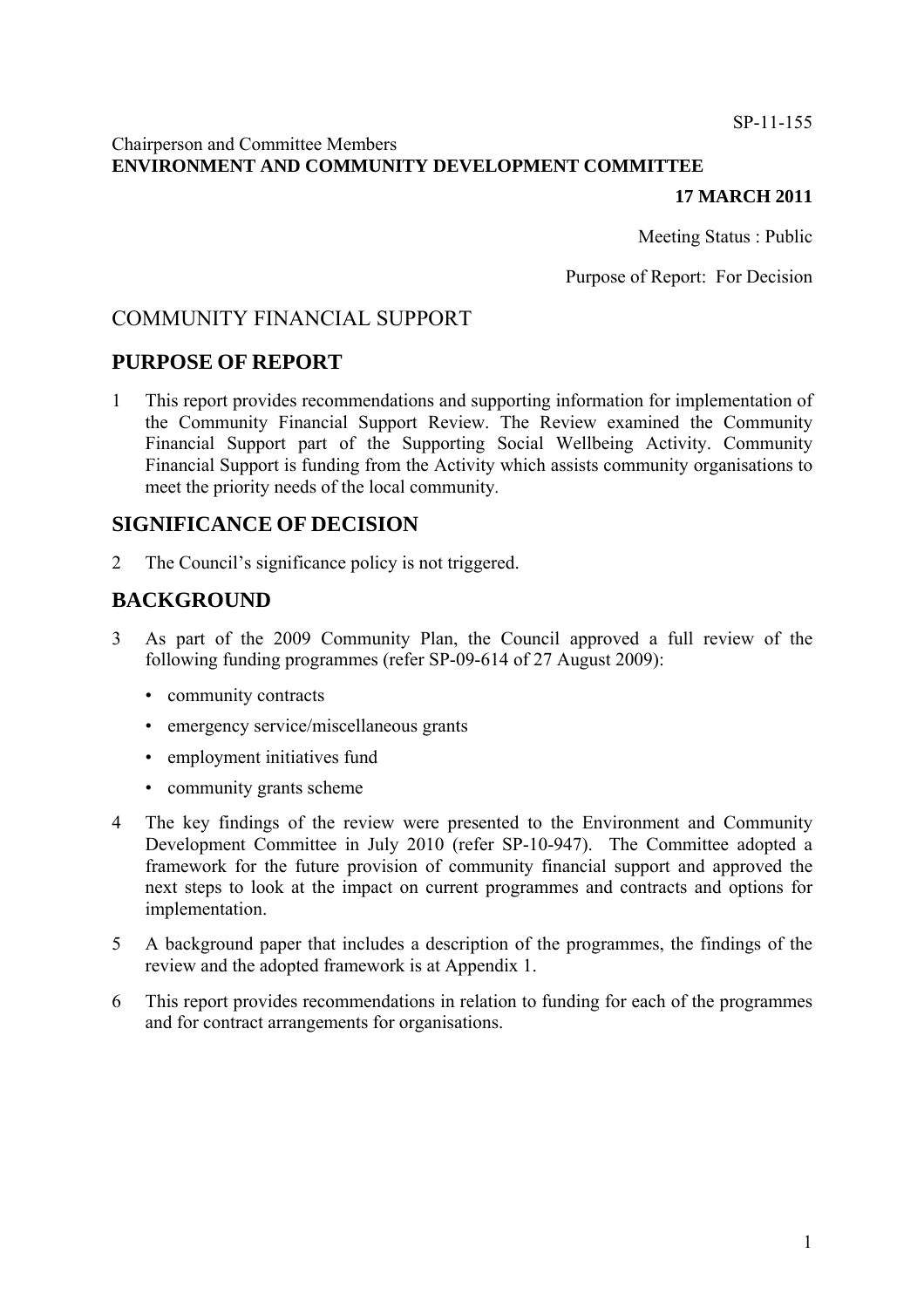# **CONSIDERATIONS**

- 7 The assessment and development of recommendations is covered in this section in the following order:
	- A. Identified community priorities and issues
	- B. Models for future Council funding
	- C. Assessment of current programmes
		- i) Community contracts
		- ii) Emergency services/miscellaneous grants
		- iii) Employment Initiatives Fund
		- iv) Community Grants and Project Support
	- D. New funding priorities

# A. Identified Community Issues and Priorities

8 The following is a summary of issues and priorities drawn from the Community Outcomes and Community Plan 2009 and subsequent emerging issues through the Annual Plans. General priorities are overarching constant priorities for the community which support community organisations to meet the needs of the local community. Specific priorities arise in the community and can change over time.

### **SUMMARY COMMUNITY ISSUES AND PRIORITIES 2011**

### **General Priorities**

- resilience, social cohesion and inclusion
- the capacity of the community to respond to change
- the capacity of community groups to meet needs
- opportunities and spaces to share resources and knowledge
- making use of local 'human resource' skills, wisdom and creativity for the community
- working collaboratively and cooperatively

#### **Specific priorities:**

- access to services and facilities transport, information, availability, especially health services
- community safety
- access to good community information and community spaces
- housing choices
- local employment choices
- access to local and regional recreation facilities/programmes
- a place that works for young people
- the role of older people in the Kāpiti community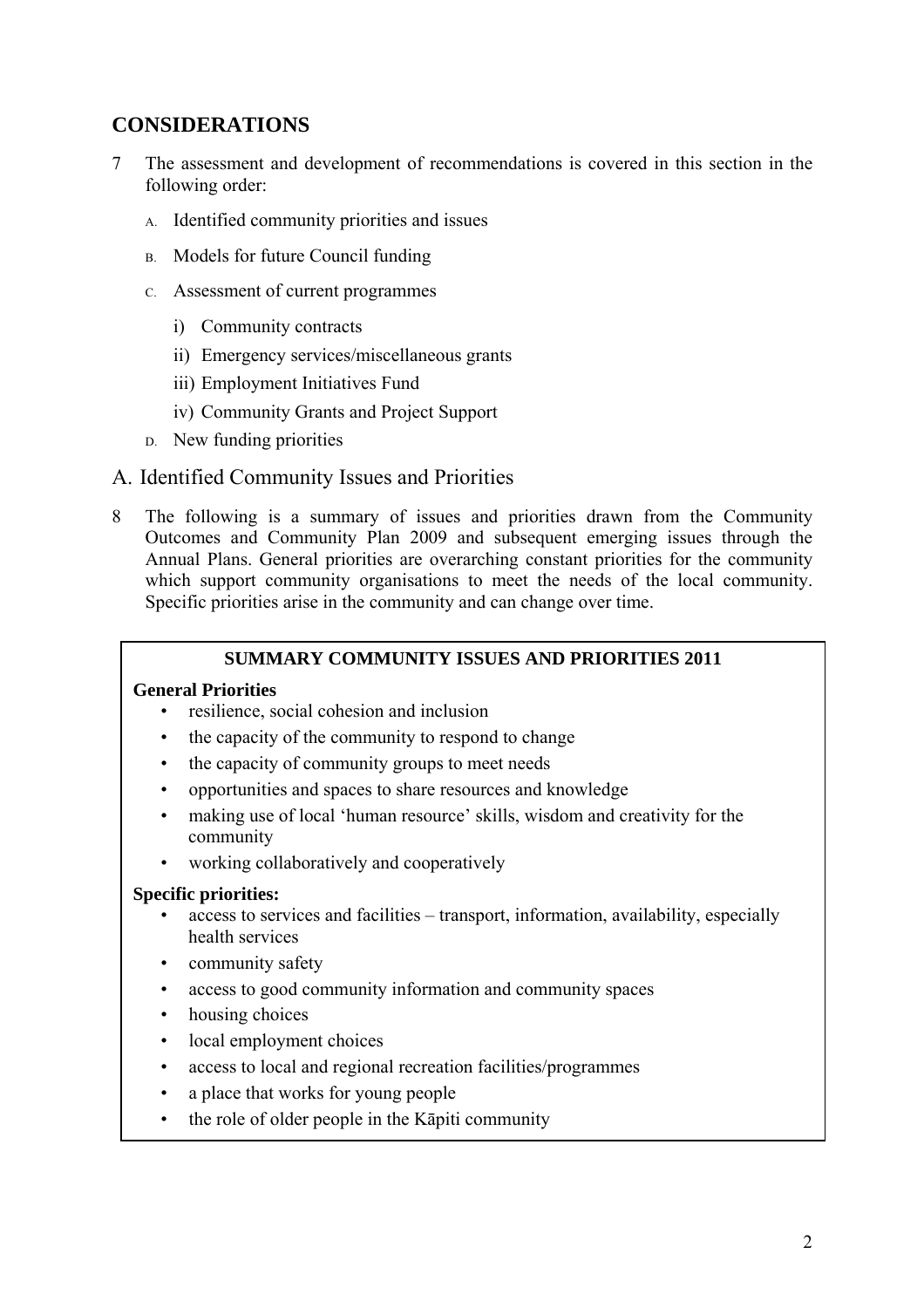# B. Models for future funding

- 9 The following models have been developed for future funding based on the possible roles for the Council.
- 10 *Core service contract*: if the Council has an ongoing role in supporting a service in this area, it is deemed a core service. For core services it is appropriate to enter into an ongoing contract which is regularly reviewed against performance.
- 11 *Priority service contract*: if the Council has a role in supporting a service in this area that meets needs identified in the current Community Plan then it is deemed a priority service. For these services it is appropriate to enter into a limited term contract which is reviewed on a regular basis against priorities (in line with Community Plan timeframes) and performance.
- 12 *Project seeding contract*: if the Council has a role in supporting the establishment of a project that would address a specific priority (as identified in the Community Plan) then it is deemed a project seeding contract. For these projects it is appropriate to offer a limited term contract which is reviewed after one year, with the Council working with the project organisation to secure alternative ongoing funding.
- 13 *Capacity building*: the Council has identified a key role in assisting community groups and organisations to develop skills and attract funding. This can be done through the provision of services and the provision of financial support through grants.
- C. Assessment of current programmes
- 14 The assessment has looked at:
	- the role of the Council is this area
	- current service/providers addressing this priority and their effectiveness
	- other potential services/providers
	- recommended way forward
- 15 The assessment has looked at the funding that is available across the programmes and makes recommendations on the areas that Council should be focusing funding, on the core and priority services that are meeting needs, and on some potential changes to funding direction and funding diversion.
- 16 The pool of funding available through the current programmes in the draft 2011/2012 Annual Plan is:

| • Community contracts            | \$310,000 |
|----------------------------------|-----------|
| • Emergency services/misc grants | \$15,000  |
| • Employment Initiatives Fund    | \$20,000  |
| • Community grants               | \$25,000  |
| <b>TOTAL</b>                     | \$370,000 |
|                                  |           |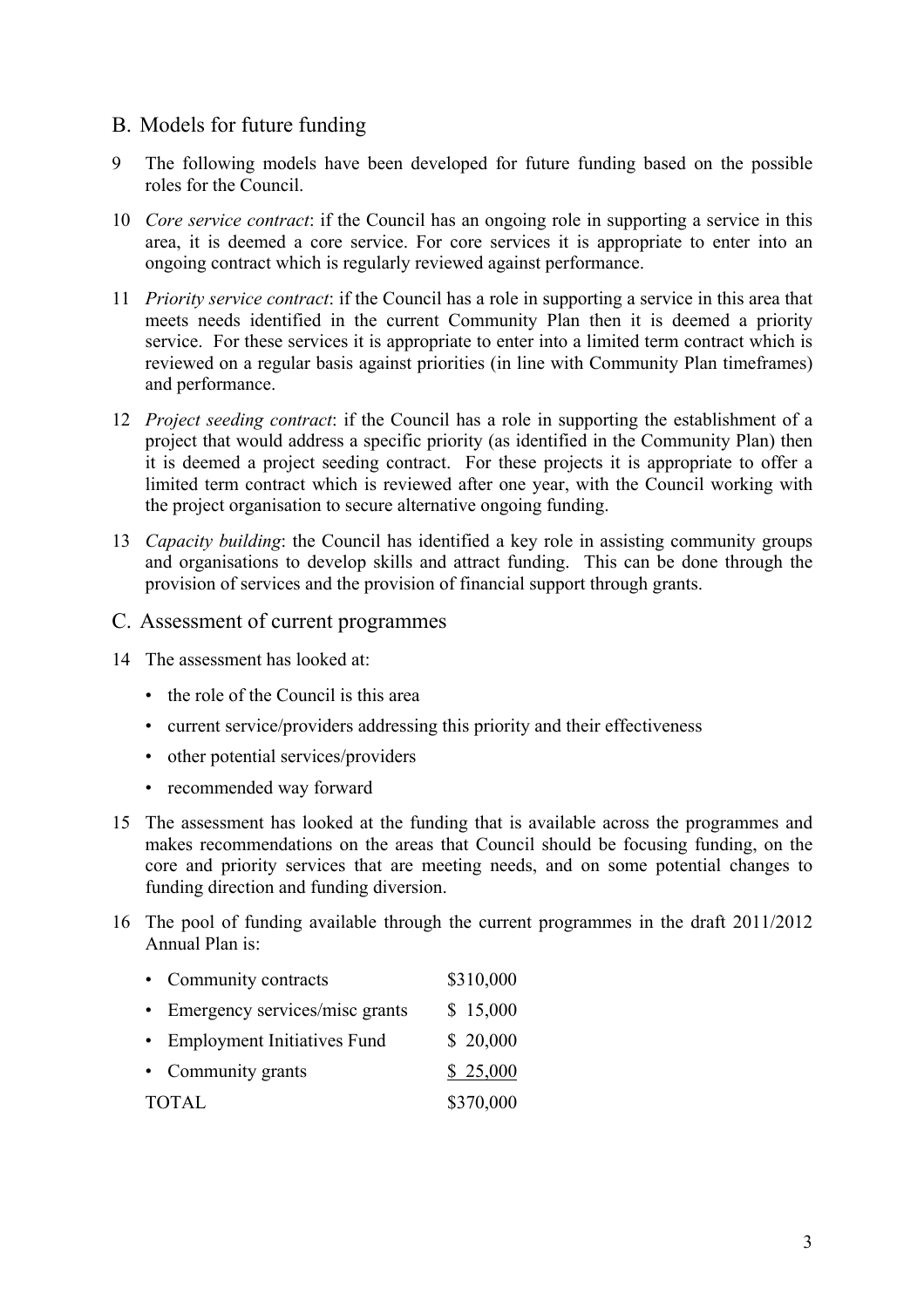17 The following table summarises the recommendations relating to each of the programmes and potential new funding priorities. Each of these is discussed in detail in the following sections.

|                                     | Confirm funding 2011/12<br><b>Draft Annual Plan</b> | Discontinue &<br>reprioritise funding for<br>2011/12 |
|-------------------------------------|-----------------------------------------------------|------------------------------------------------------|
| Core service contracts:             | \$87,492                                            |                                                      |
| NZ Surf lifesaving (for             |                                                     |                                                      |
| Ōtaki and Paekākāriki surf          |                                                     |                                                      |
| lifesaving)                         |                                                     |                                                      |
| Kāpiti Citizens Advice              |                                                     |                                                      |
| <b>Bureau</b>                       |                                                     |                                                      |
| Ōtaki Citizens Advice               |                                                     |                                                      |
| <b>Bureau</b>                       |                                                     |                                                      |
| Kāpiti Community Centre             |                                                     |                                                      |
| Priority service contracts:         | \$41,952                                            |                                                      |
| Kāpiti Community Health             |                                                     |                                                      |
| <b>Group Trust</b>                  |                                                     |                                                      |
| Disability Information and          |                                                     |                                                      |
| <b>Equipment Centre</b>             |                                                     |                                                      |
| Refocus priority service            | \$82,983                                            |                                                      |
| contract:                           |                                                     |                                                      |
| Kāpiti Safer Community              |                                                     |                                                      |
| Trust                               |                                                     |                                                      |
| Short term contract then            | \$11,167                                            | \$11,167                                             |
| discontinue                         |                                                     |                                                      |
| Youth Development Trust             |                                                     |                                                      |
| Discontinue contracts:              |                                                     | \$76,024                                             |
| Sport Wellington                    |                                                     |                                                      |
| Kāpiti Emergency Medical<br>Service |                                                     |                                                      |
| Provide recreation and leisure      | \$59,223                                            |                                                      |
| planning and support in house       |                                                     |                                                      |
| Discontinue Emergency               |                                                     | \$15,000                                             |
| Services/Miscellaneous Grants       |                                                     |                                                      |
| Discontinue Employment              |                                                     | \$20,000                                             |
| <b>Initiatives Fund</b>             |                                                     |                                                      |
| Continue Community Grants for       | \$25,000                                            |                                                      |
| this financial year then review     |                                                     |                                                      |
| New priority projects:              | \$61,167                                            |                                                      |
| Health shuttles                     | (plus \$25,000 from Supporting                      |                                                      |
| Volunteer Kāpiti                    | Social Wellbeing budget – ex                        |                                                      |
| Youth Employment issues<br>٠        | Funding Advice Service)                             |                                                      |
| Disability issues<br>٠              |                                                     |                                                      |
| Youth Development                   |                                                     |                                                      |

# **Table 1: Summary of funding recommendations**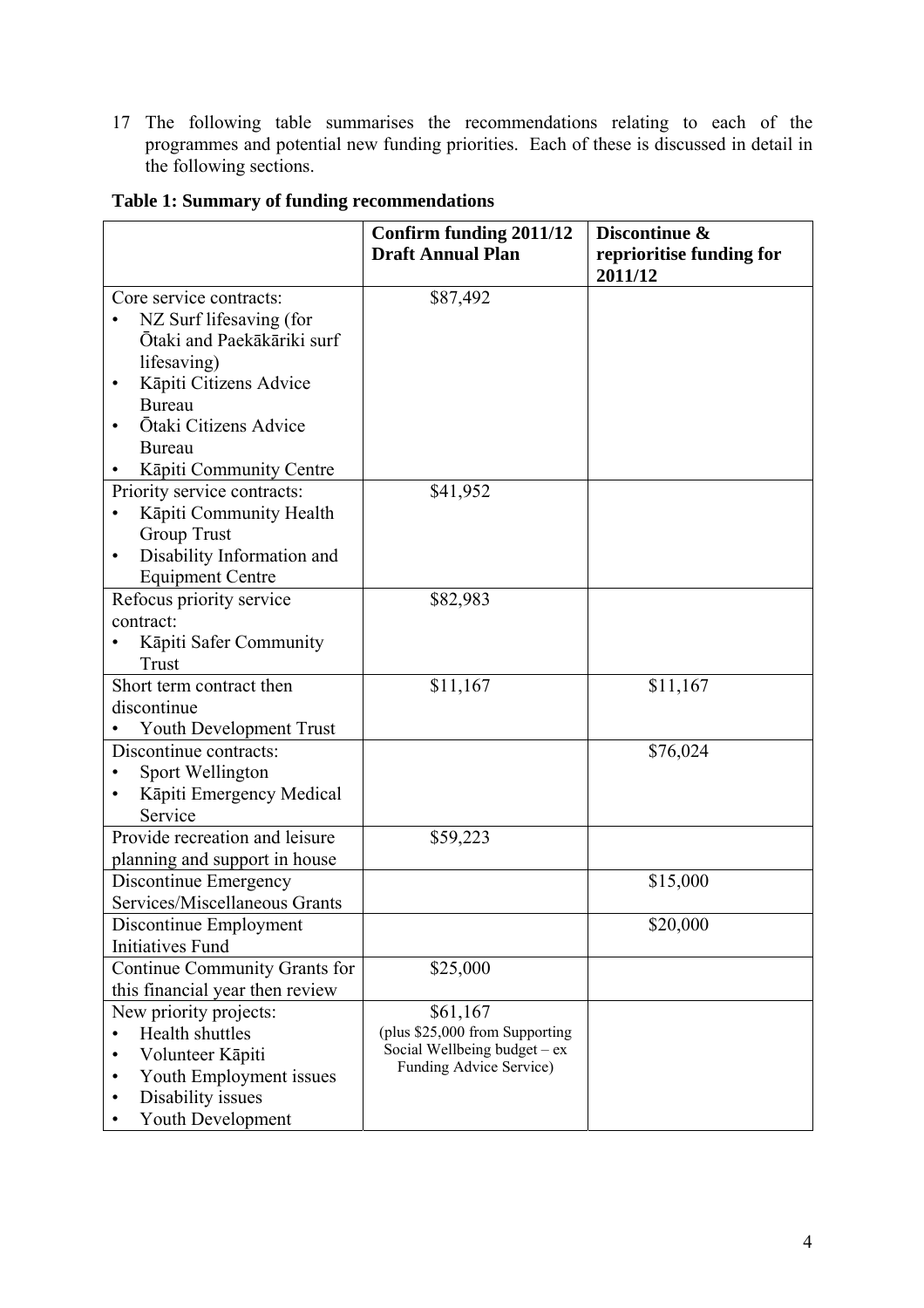### **i) Community contracts**

18 The following have been assessed as core services on the basis that they provide a necessary service, the main funding comes from local government and they are the only providers of the service. It is recommended that these organisations be offered ongoing contracts with a review every three years against performance objectives (as per the contract):

|                           | • NZ Surf Lifesaving (for Ōtaki and Paekākāriki surf lifesaving) | \$17,826 each |
|---------------------------|------------------------------------------------------------------|---------------|
|                           | • Kāpiti Citizens Advice Bureau                                  | \$11,987      |
|                           | • Ōtaki Citizens Advice Bureau                                   | \$11,987      |
| • Kāpiti Community Centre |                                                                  | \$27,866      |
| TOTAL                     |                                                                  | \$87,492      |

- 19 It is further recommended that these organisations be offered an initial contract for four years with a right of renewal for every three years – this will align them with Community Plan timeframes. The Council would require reporting and a review of contract objectives annually. Currently they are required to report six monthly.
- 20 The following have been assessed as priority services on the basis that they are meeting priorities identified in the Community Outcomes and Community Plan and that they are the only providers of the service. It is recommended that these organisations be offered limited term contracts with a review against community priorities and performance objectives (as per the contract) at the end of the contract term:

| • Kāpiti Community Health Group Trust         | \$11,935 |
|-----------------------------------------------|----------|
| • Disability Information and Equipment Centre | \$30,017 |
| TOTAL                                         | \$41,952 |

- 21 It is further recommended that these organisations be offered a contract for four years to align them with Community Plan timeframes. The Council would require reporting and a review of contract objectives annually. Currently they are required to report six monthly.
- 22 The following contracts have been assessed as requiring further consideration and are discussed in more detail below:

| • Kāpiti Safer Community Trust     | \$82,983  |
|------------------------------------|-----------|
| • Sport Wellington                 | \$59,223  |
| • Youth Development Trust          | \$22,334  |
| • Kāpiti Emergency Medical Service | \$16,801  |
| <b>TOTAL</b>                       | \$181,341 |

### *Kāpiti Safer Community Trust*

23 The Council has had a long relationship with the Trust. As the name implies, the Trust was established as part of a national initiative to reduce crime and increase the safety of the Kāpiti Coast District. The Trust has increasingly focused its work on early intervention for families and has provided valuable support to young people and their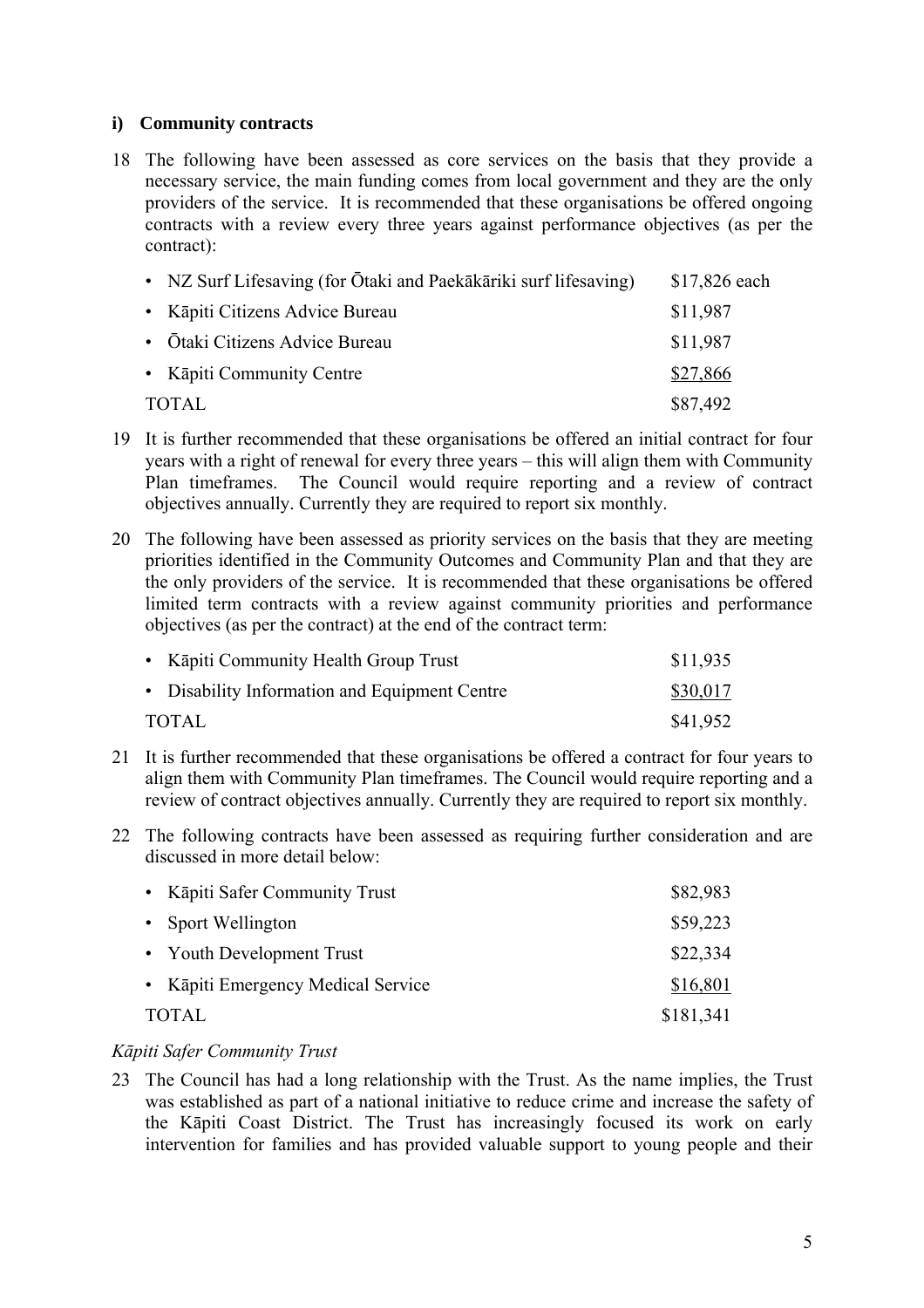families. Over time, central government funding has increased for this family support role and decreased for crime prevention planning and initiatives.

- 24 Community safety is clearly a high priority for the District. Therefore, it is recommended that the funding is targeted directly for crime prevention planning and initiatives which link closely to Council's core responsibilities for safe open spaces, including support for Neighbourhood Support, the Community Patrols and other place-based initiatives. At the same time, the Council will work with the Trust to ensure they receive adequate funding from other sources for their family support and early intervention programmes.
- 25 It is recommended that the Kāpiti Safer Community Trust be offered a limited term (one year) priority service contract for \$82,983, with the potential to extend that to a three year contract depending on their performance in relation to new contract objectives for community safety.

### *Sport Wellington*

- 26 There has been much discussion about the future direction of this spending in recreation. Currently, the contract supports Sports House and capacity building work in the recreation sector within the District. Sports House has two long standing tenants and is also used by a number of other sport and recreation organisations for administrative support services.
- 27 The Council has identified a need to further clarify its role in the recreation and leisure area and to link this more closely to the effective use of the Council's recreational assets.
- 28 There are two possible options for use of this funding:
	- extend Sport Wellington's contract as a priority service contract; or
	- provide a refocused service in-house.
- 29 The objectives for the Sport Wellington/Sport Kāpiti contract were reviewed in April 2010 and made more specific (in line with the resolutions of this Committee in March 2010 – refer SP-10-809). Sport Kāpiti has been delivering on these objectives. However, there has been some additional consideration of the Council's role in the recreation and leisure area. If the service was brought in-house, the focus would be to work directly with associations (and, where appropriate, clubs) to:
	- make effective use of existing Council facilities
	- plan for future requirements
	- provide advice and support in relation to capacity building.
- 30 Given the funding available, an in-house service would not be a full time service. It would also mean the likely discontinuation of Sports House. There are potential alternative spaces to Sports House that the current tenants could use, including existing club rooms and the Artificial Turf Trust building at Mazengarb Park, soon to be constructed. The Council might be approached to fund groups who currently receive support/service from Sports House for things such as subsidised rentals or administrative services (eg photocopying, meeting space, mail box).
- 31 It is recommended that the contract for Sport Wellington is not renewed at the end of the 2011 financial year and that the funding is brought in-house to provide a recreation and leisure planning and support service.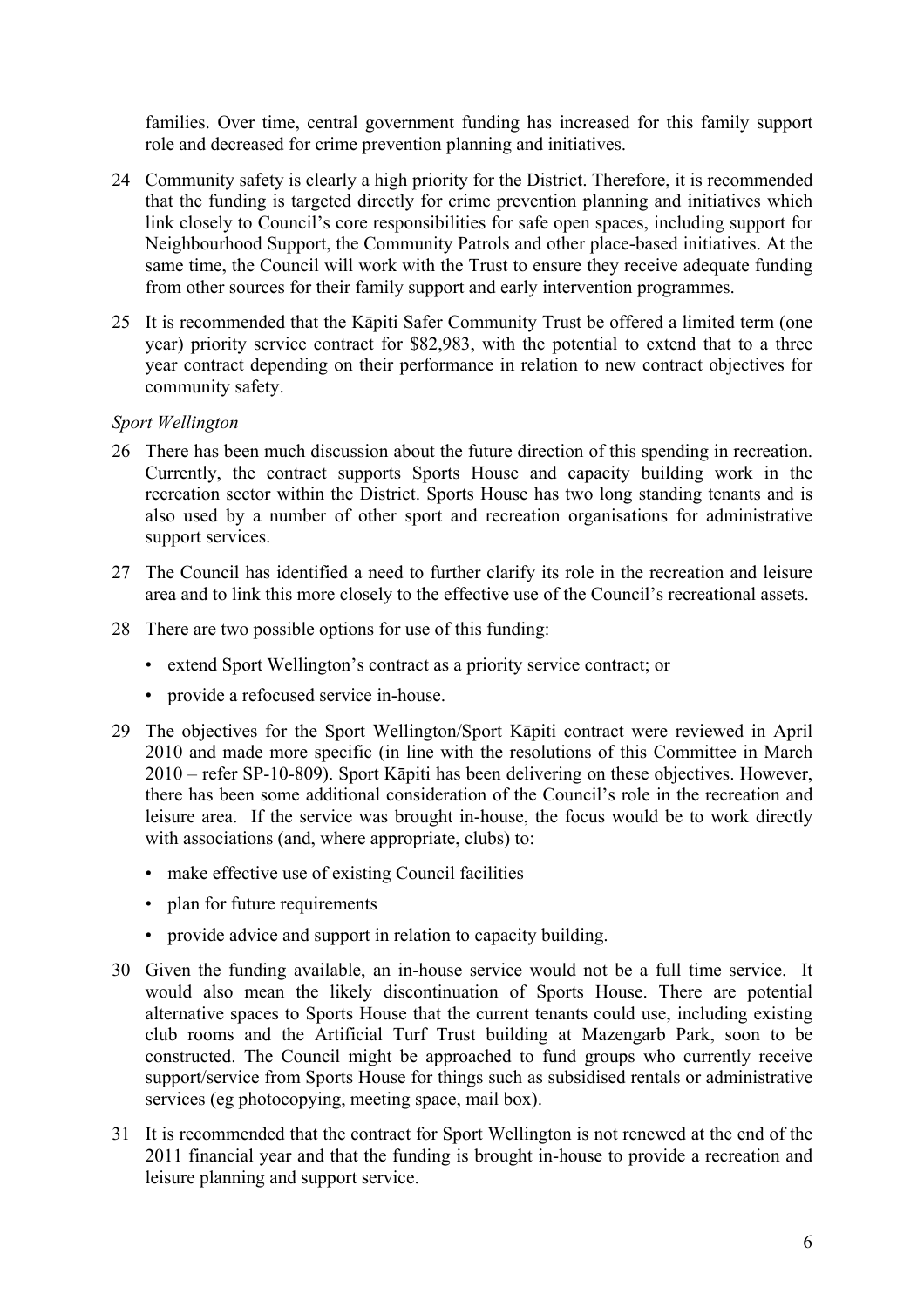### *Youth Development Trust*

- 32 The Council has supported the Youth Development Trust for some time and has benefited from this investment. More recently, the Trust has had financial difficulties and provides a lesser service in the District. The funding was reduced accordingly. There are now no Project K schools in our District. Ōtaki College has the Stars programme and Paekākāriki School has KiwiCan. Increasingly, the schools report that they would like more flexible programmes than those provided by the Trust. There are many providers of youth development programmes in the District.
- 33 It is recommended that the Youth Development Trust be offered a contract for six months only to December 2011 for \$11,167. The remaining funding is more appropriately incorporated into the overall youth funding programme which will be informed by the Youth Action Plan.

### *Kāpiti Emergency Medical Service*

34 The Kāpiti Emergency Medical Service provides a very valuable service to the southern part of the District. Over the years that the Council has provided financial and advocacy support for the service, it has grown from strength to strength. This organisation is now robust and mature and does not need seed funding. There are many other organisations that have greater need of Council support. It is recommended that the Council not negotiate a new contract and that this funding be diverted into other priority areas such as the Kāpiti and Ōtaki health shuttles (see paragraph 43).

#### **ii) Emergency services/Miscellaneous grants**

35 The funding for Wellington Free Ambulance (\$6,000), St Johns (\$3,000) and Life flight Trust (\$6,000) has been provided on an annual basis for over ten years. It is not tied to the provision of services in the District and it is unclear what benefits the District receives from these grants. It is recommended that this funding be diverted into other priority areas.

#### **iii) Employment Initiatives Fund**

- 36 This fund was instigated over ten years ago. Employment issues have changed in the District over the last ten years but the fund has not significantly changed. The Council is currently engaged with a number of other agencies in a youth employment project that is focused on the long term; helping young people in the District transition successfully from school to employment or further education or training. The District has had trouble accessing resources for youth transition services.
- 37 It is recommended that the Employment Initiatives Fund be discontinued and the funding used to support other priority employment projects such as the Youth Employment Project (see paragraph 49).

#### **iv) Community Grants and Project Support**

38 The community grants provide some level of financial support for organisations to assist them with administration and projects/programmes. The maximum grant amounts are small and have not changed for at least five years. The level of overall funding for this programme has not changed for ten years, apart from CPI adjustments in the last few years. The criteria, size of grants, and processes associated with this funding have not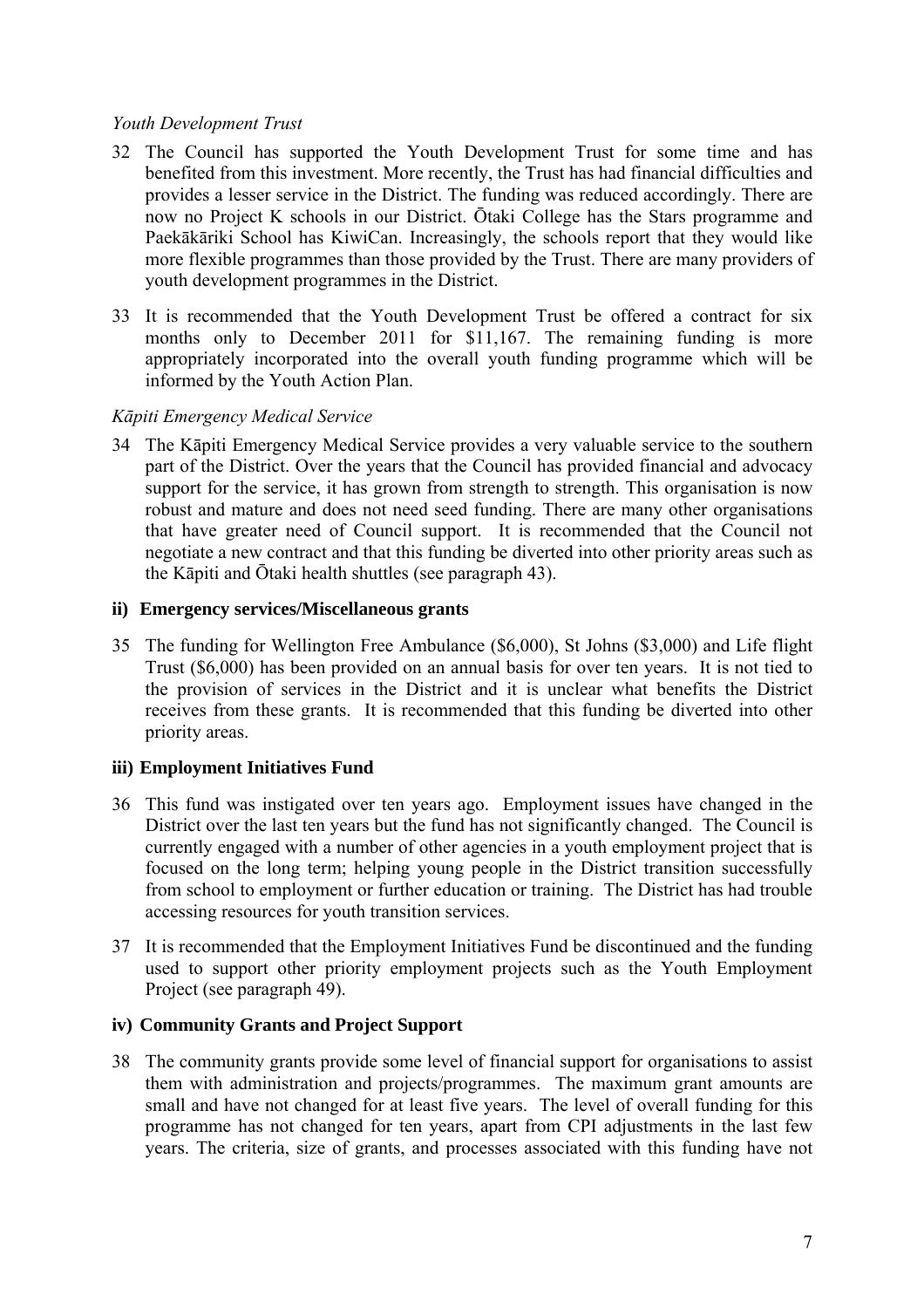supported the funding being allocated in a strategic way. There is also no opportunity to fund significant projects that address specific community priorities.

- 39 The options for community grants and project support are:
	- continue with the current community grant scheme but increase the maximum amount available for individual grants and refine the criteria – this could include reserving specific amounts for administration and project funding
	- divert all community grant funding to priority project funding with the projects determined by the Council as part of the Annual/Community Plan process.
- 40 The community grants scheme provides one of the only sources of funding for small organisations and often makes a significant difference to them. If this scheme was discontinued, some of these groups would find it difficult to access funding from other sources. However the capacity of the Council to provide project support funding to priority areas or to address emerging issues is limited – it is currently provided through existing budgets where possible, by seeking external funding or encouraging submissions to the Annual Plan. The size of the current community grants budget is not sufficient to fund both community grants and project support.
- 41 It is recommended that the community grants scheme be continued for the 2011/12 financial year and that the criteria are reviewed to ensure it is addressing priority areas. It is further recommended that the budget for this programme is reviewed as part of the 2012 Community Plan to ensure the appropriate level of funding to provide both capacity building and project support.

# **D. New funding priorities**

- 42 Through the assessment process a number of new funding priorities have been identified:
	- Health shuttle services
	- Volunteer Kāpiti
	- Employment issues
	- Disability issues
	- Youth Development

#### *Health Shuttle services*

- 43 The Kāpiti and Ōtaki health shuttles have both been recently established in response to community concerns about travel to regional health services both north and south of the District. They both operate on resources provided by community organisations and volunteers and their funding future is uncertain. In other areas these services are funded by District Health Boards.
- 44 It is recommended that the Kāpiti and Ōtaki health shuttle services be offered a limited term (one year) project seeding contract of \$7,500 each, with the Council working with the services to secure alternative sustainable funding.

### *Volunteer Kāpiti*

45 The Council has provided Volunteer Kāpiti with \$25,000 over two years for their establishment (refer SP-10-799). The service opened in June 2010 and has been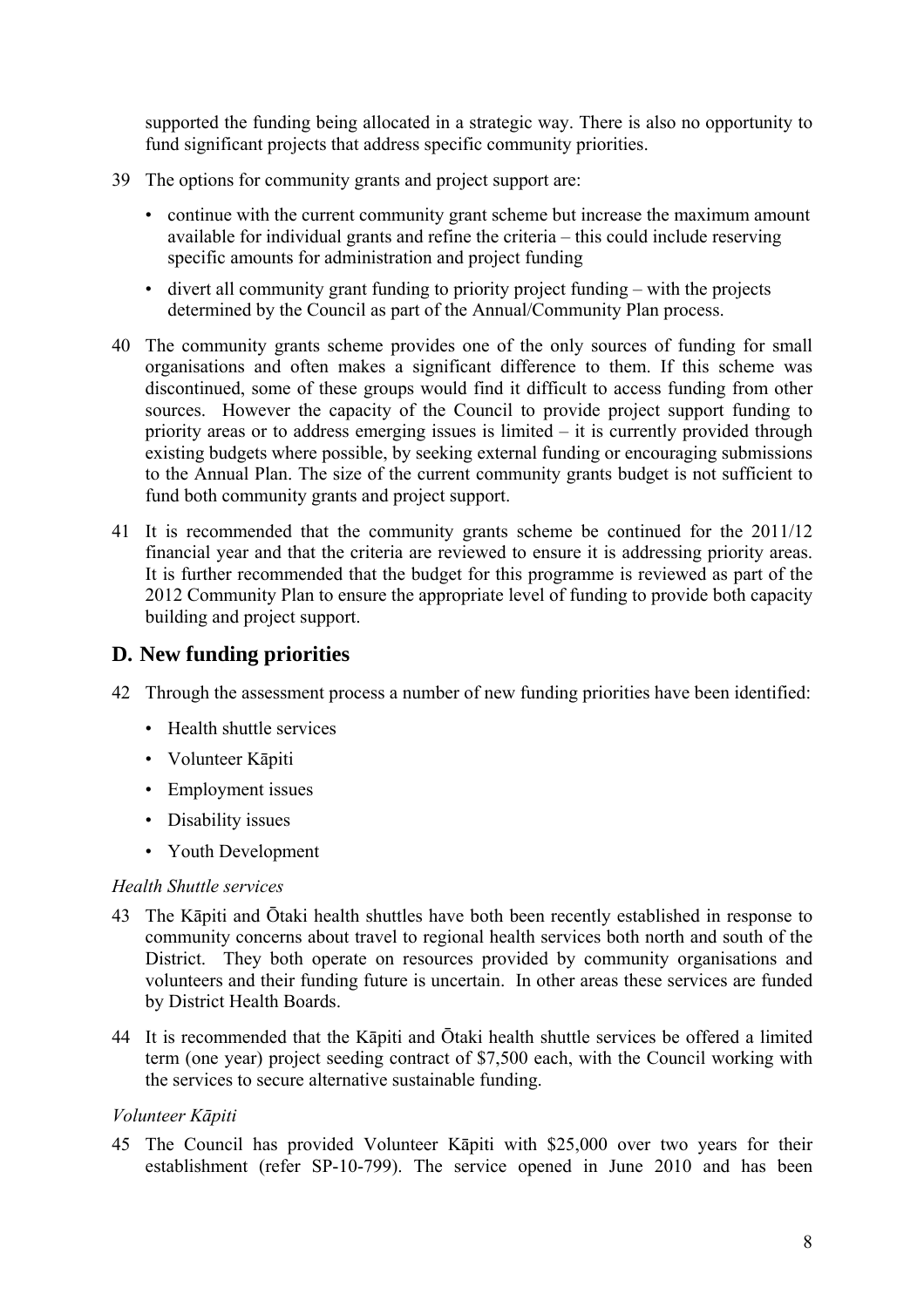operating successfully since then. The office is open three days a week and employs a part time Manager supported by volunteers. As at the end of January, Volunteer Kāpiti had 36 member organisations, and had interviewed 76 volunteers, many of whom have been referred to more than one role.

- 46 The establishment of this service was seen as an important vehicle for building the capacity of individuals and community groups in the District. Volunteer Kāpiti is also developing a role in funding advice by providing some support for individual community groups around funding and by co-hosting with the Department of Internal Affairs a 'Fit for Funding' workshop in February. On International Volunteer Day in November 2010 they organised "Making the Most of Volunteers'. They plan to hold at least four training forums this financial year covering topics such as "Working with the Media" and "Governance."
- 47 Volunteer Kāpiti also plans to have a service available to the Ōtaki community within the first four months of 2011.
- 48 It is recommended that Volunteer Kāpiti be offered a limited term (one year) priority service contract for \$25,000, with the potential to extend to a three year contract depending on their performance against contract objectives relating to the provision of support for volunteer organisations and community groups in the District. This funding is from another area in the Social Wellbeing budget (ex - funding advice service).

### *Employment issues*

- 49 As noted in paragraph 37, youth employment is an issue of considerable concern in the District. The Council is currently engaged with Work and Income, Nature Coast, the Kāpiti Chamber of Commerce, Whitireia Polytechnic, and a number of training providers on getting young people into employment and helping young people in the District to transition successfully from school to employment or further education or training. The District has had trouble accessing resources for youth transition services.
- 50 It is recommended that \$20,000 funding be provided for the Youth Employment Project, to seed fund/support a youth transition service in the District. The Council will work with the Project Working Group to determine the most effective use for this funding.

#### *Disability Issues*

- 51 Having a large older population means that the District has proportionately more people with disabilities, as the prevalence of disability increases sharply with age. The Council has, to date, provided only a small amount of funding for disability related projects. The Disability Reference Group (DRG) provides a valuable service, giving expert advice on Council projects. The signing of a memorandum of understanding with the Council in 2010 reflects the maturing relationship. The DRG is currently developing a work plan to address specific disability issues.
- 52 It is recommended that \$15,000 funding be retained for projects that address issues for people with disabilities. These will be developed in consultation with the Disability Reference Group and the Disability Information and Equipment Centre.

### *Youth Development*

53 Youth development and youth participation are important elements in making the Kāpiti Coast a place that works for young people. The Council provided one year only funding of \$50,000 to Kāpiti Youth Support in 2010/11 for youth development. The Council also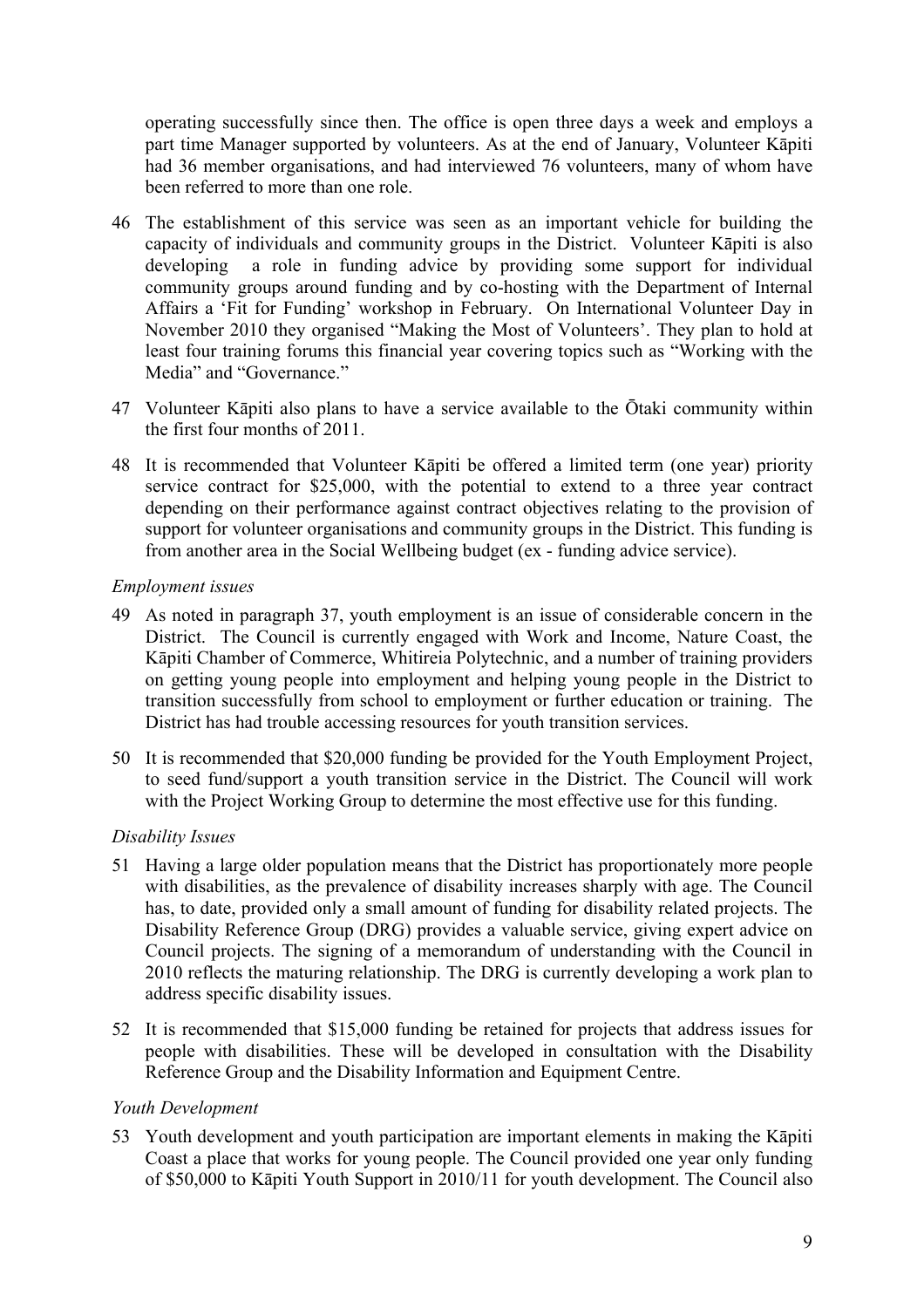has a range of other funding for youth projects and events and is in the process of developing a Youth Action Plan with the Youth Council. The plan will allow young people to determine their priorities for funding for youth development under the supporting social wellbeing activity budget.

54 It is recommended that \$11,167 (the balance of the Youth Development Trust contract) for 2011/12 and \$22,334 for subsequent years be retained for projects relating to youth development. Specific projects will be determined as part of the Youth Action Plan. It is recommended that any other funding decisions in relation to youth development be put on hold until the Action Plan is developed.

# Financial Considerations

55 There is no recommended change to total funding for Community Financial Support for the Draft Annual Plan 2011/2012. There are recommendations to change funding within the four programmes and to individual contracts.

# Legal Considerations

56 New contracts will need to be drafted for the amounts and terms decided.

# Delegation

57 The Environment and Community Development Committee has delegated authority to consider this matter. Reference Section B.1, 7.1 of the Governance Structure which reads:

### **Policy development**

*7.1 Authority to develop (within any wider existing strategic framework) policies and work programmes that support the social, economic, environmental and cultural* 

### **Grants Funding and Contracts for Service**

*7.8 Authority to receive and approve (as required) annual reports, budgets and plans from organisations funded by the Council through grants funding and contracts for service.* 

58 This delegation does not include authority to approve the contracts. Therefore this report includes a recommendation to the Council that the decision to approve the contracts is made under the Council's authority.

### Consultation

59 Communication has continued with Community Contract holders throughout the review. Decisions made at this Committee meeting will be communicated to current and potential new contract holders. They will have an opportunity to submit on any areas of concern through the 2011/12 Annual Plan process.

# Policy Implications

60 The Framework adopted as a result of the Community Financial Support Review has informed the recommendations.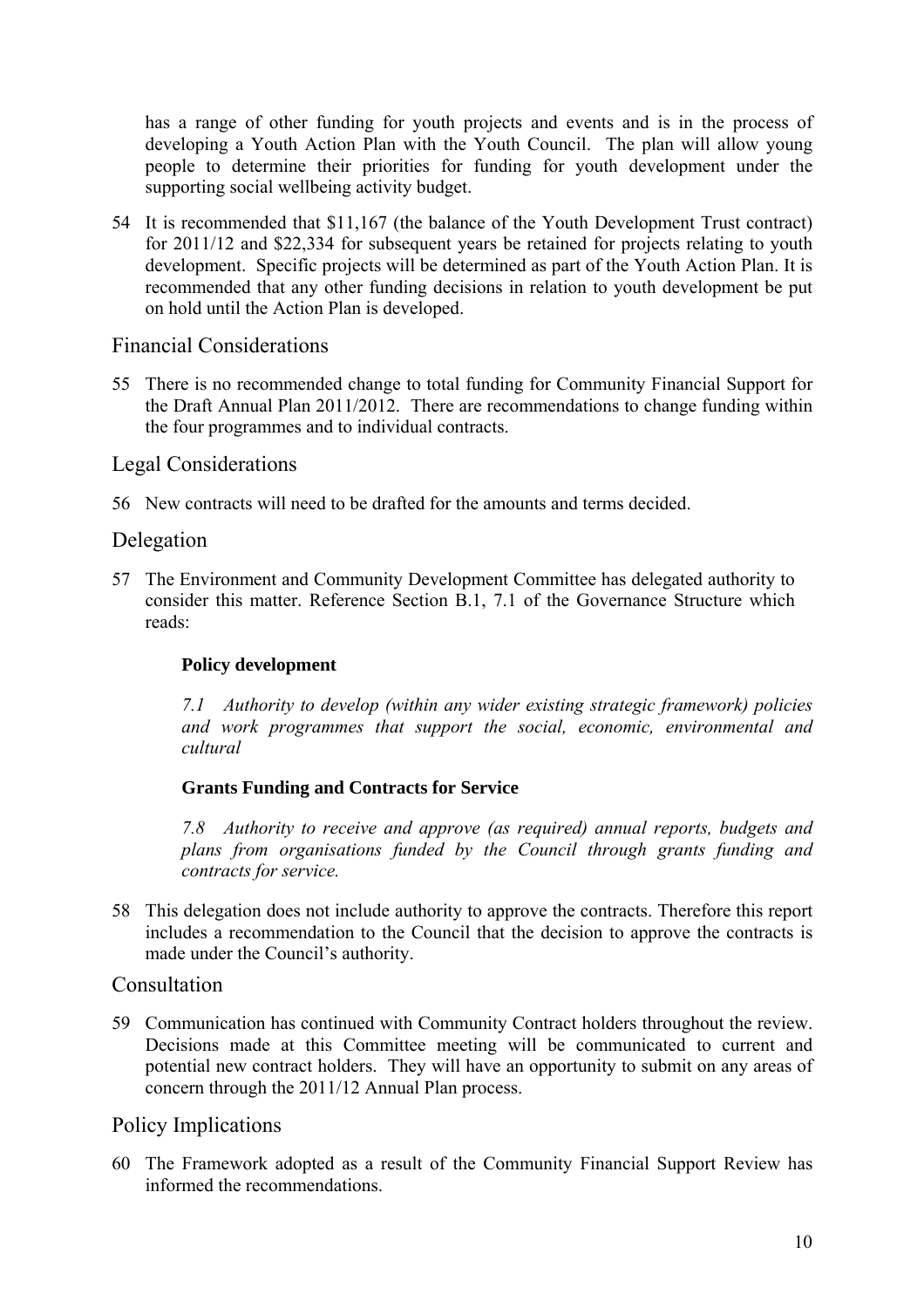# Publicity Considerations

61 The decisions will be publicised within the communication regarding the Draft Annual Plan. Regular recipients of community financial support will be informed of the decisions and their opportunity to submit on these.

# **CONCLUSION**

62 The Community Financial Support Review has provided the opportunity to assess the range of programmes currently delivered and how the Council could support emerging community priorities and issues. The recommendations cover continuing some current contracts and making significant changes to other contracts and programmes.

# **RECOMMENDATIONS**

63 That the Committee confirms Community Financial Support funding for 2011/12 as per the following table:

|                                                            | <b>Confirm</b>                          | Discontinue & |  |  |
|------------------------------------------------------------|-----------------------------------------|---------------|--|--|
|                                                            | funding for                             | reprioritise  |  |  |
|                                                            | 2011/12 Draft                           | funding for   |  |  |
|                                                            | <b>Annual Plan</b>                      | 2011/12       |  |  |
| Core service contracts:                                    | \$87,492                                |               |  |  |
| NZ Surf lifesaving (Ōtaki & Paekākāriki)                   |                                         |               |  |  |
| Kāpiti Citizens Advice Bureau                              |                                         |               |  |  |
| Ōtaki Citizens Advice Bureau                               |                                         |               |  |  |
| Kāpiti Community Centre                                    |                                         |               |  |  |
| Priority service contracts:                                | \$41,952                                |               |  |  |
| Kāpiti Community Health Group Trust                        |                                         |               |  |  |
| Disability Information and Equipment Centre                |                                         |               |  |  |
| Refocus priority service contract                          | \$82,983                                |               |  |  |
| Kāpiti Safer Community Trust                               |                                         |               |  |  |
| Short term contract then discontinue                       | \$11,167                                | \$11,167      |  |  |
| <b>Youth Development Trust</b>                             |                                         |               |  |  |
| Discontinue contracts:                                     |                                         | \$76,024      |  |  |
| Sport Wellington                                           |                                         |               |  |  |
| Kāpiti Emergency Medical Service                           |                                         |               |  |  |
| Provide Recreation planning & support in-house<br>\$59,223 |                                         |               |  |  |
| Discontinue Emergency Services/Miscellaneous Grants        |                                         | \$15,000      |  |  |
| Discontinue Employment Initiatives Fund                    |                                         | \$20,000      |  |  |
| <b>Continue Community Grants</b>                           | \$25,000                                |               |  |  |
| New priority projects:                                     | \$61,167                                |               |  |  |
| <b>Health shuttles</b>                                     | (plus \$25,000 from                     |               |  |  |
| Volunteer Kāpiti<br>٠                                      | <b>Supporting Social</b>                |               |  |  |
| Youth Employment issues<br>٠                               | Wellbeing budget -<br>ex Funding Advice |               |  |  |
| Disability issues                                          | Service)                                |               |  |  |
| Youth Development                                          |                                         |               |  |  |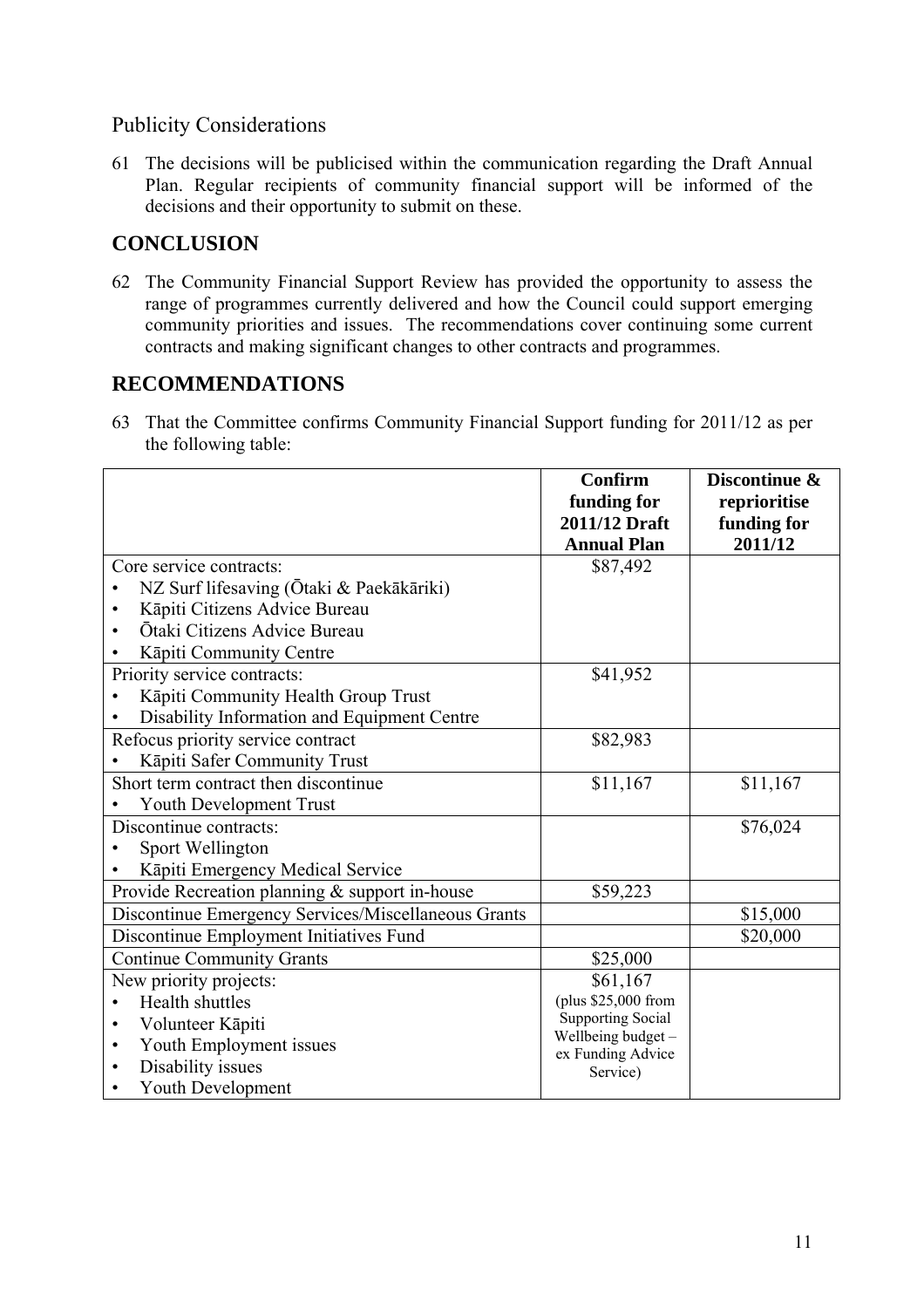64 That the Committee recommends to the Council that they approve the following funding contracts:

| Organisation                                          | <b>Amount of contract</b> | <b>Term of contract</b>                                                                                                        |  |
|-------------------------------------------------------|---------------------------|--------------------------------------------------------------------------------------------------------------------------------|--|
| Surf lifesaving New Zealand<br>- Ōtaki                | \$17,826                  |                                                                                                                                |  |
| Surf lifesaving New Zealand<br>- Paekākāriki          | \$17,826                  | Ongoing contracts with review every<br>three years against performance.<br>Note that the initial review will occur             |  |
| Kāpiti Citizens Advice<br><b>Bureau</b>               | \$11,987                  | in year four to align with Community<br>Plan timeframes                                                                        |  |
| Ōtaki Citizens Advice<br>Bureau                       | \$11,987                  | Annual reporting and review of<br>objectives.                                                                                  |  |
| Kāpiti Community Centre                               | \$27,866                  |                                                                                                                                |  |
| Kāpiti Community Health<br><b>Group Trust</b>         |                           | Limited term four year contract with<br>review against performance and                                                         |  |
|                                                       | \$11,935                  | community priorities at end of term.<br>Extension of contract considered as                                                    |  |
| Disability Information and<br><b>Equipment Centre</b> | \$30,017                  | part of Community Plan process.<br>Annual reporting and review of<br>objectives.                                               |  |
| Kāpiti Safer Community<br>Trust                       | \$82,983                  | Limited term (one year) contract with<br>the potential to extend that to a three<br>year contract depending on<br>performance. |  |
| Youth Development Trust                               | \$11,167                  | Extension of current contract to 31<br>December 2011.                                                                          |  |
| Kāpiti Health Shuttle (Red<br>Cross)                  | \$7,500                   |                                                                                                                                |  |
| Otaki Health Shuttle (St<br>Johns)                    | \$7,500                   | Limited term (one year) contract                                                                                               |  |
| Volunteer Kāpiti                                      | \$25,000                  | Limited term (one year) contract with<br>the potential to extend that to a three<br>year contract depending on<br>performance. |  |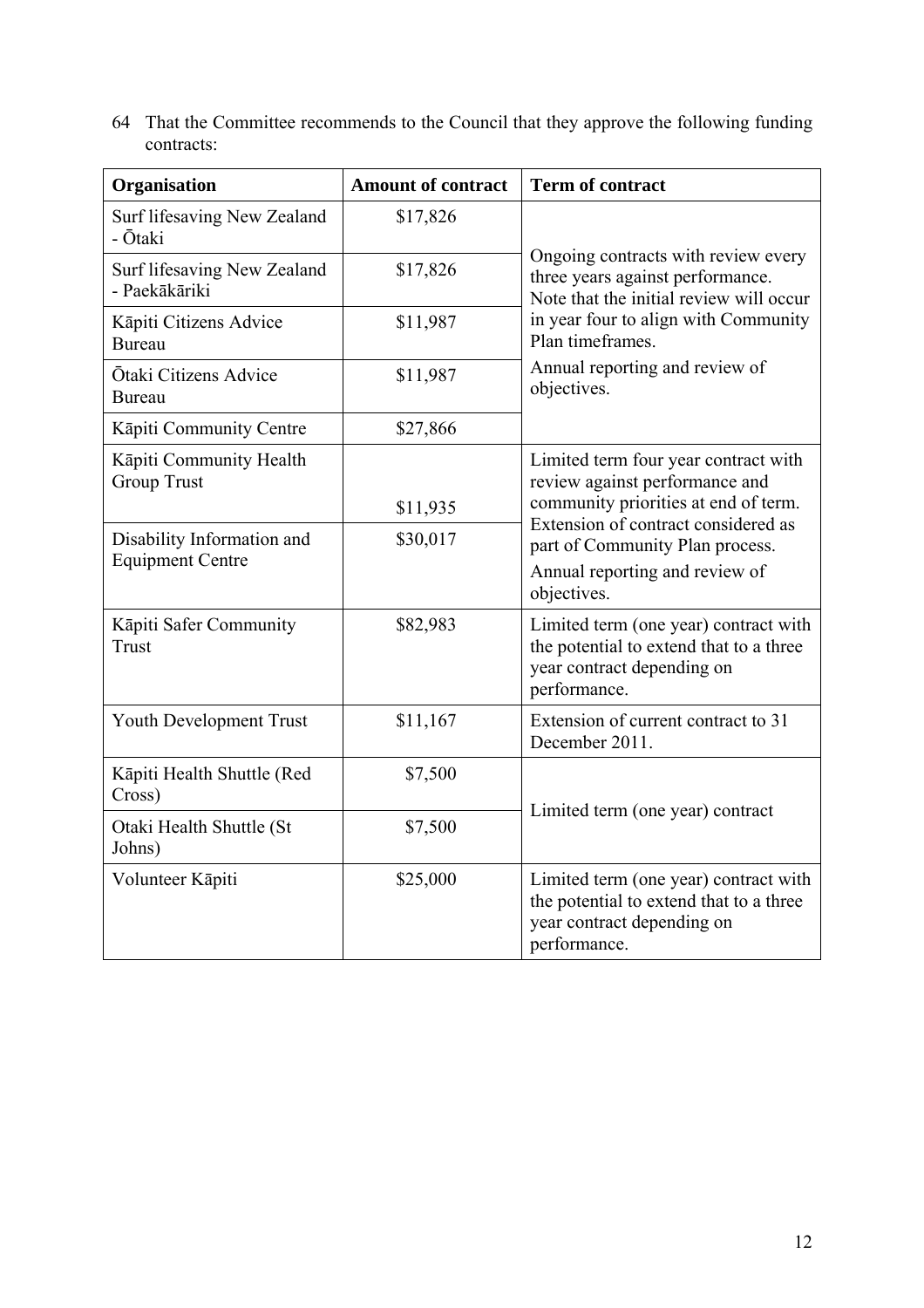**Report prepared by:** Approved for submission by:

**Cath Edmondson Gael Ferguson** 

**Social Wellbeing Manager Group Manager Strategy and Partnerships** 

### **ATTACHMENTS:**

**Appendix 1: Background Paper Community Financial Support Review**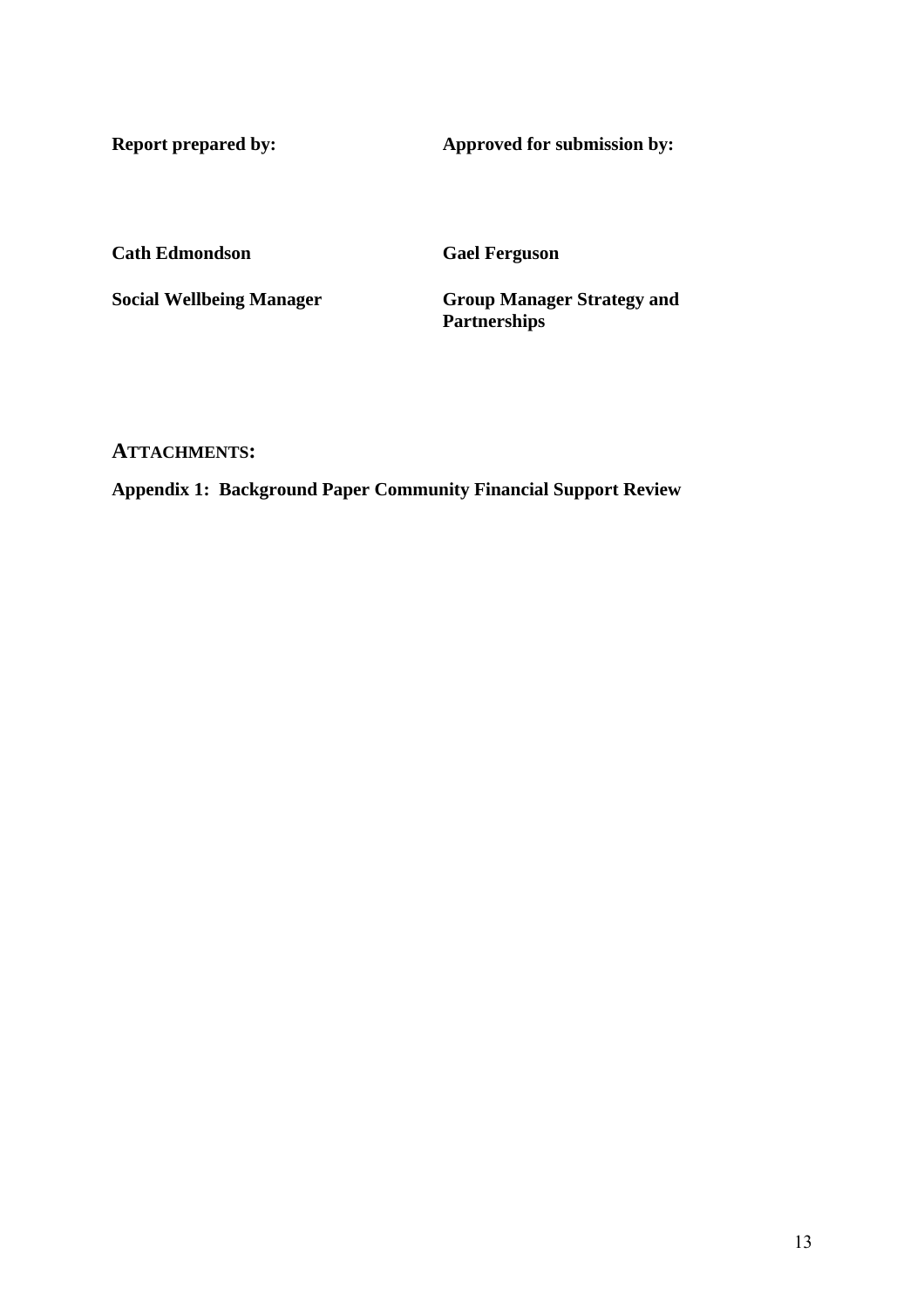### **BACKGROUND PAPER COMMUNITY FINANCIAL SUPPORT**

This paper provides a summary of the Community Financial Support Review 2010. Community Financial Support is funding which assists community organisations to meet the priority needs of the local community.

### **Community Financial Support Review 2010**

As part of the 2009 Community Plan, the Council approved a full review of the following funding programmes (SP-9-614):

- community contracts
- community grants scheme
- employment initiatives fund
- emergency service/miscellaneous grants

A brief description of these programmes is at Attachment 1.

The review covered the following areas:

- Objectives are they being met? How do they align with the Council's strategic direction?
- Trends in application and approvals
- Assessment of the impact of funded activities on social wellbeing
- Processes of assessment, approval and accountability
- Comparison with policies and processes used by other Council in the region

The key findings of the review, as presented to Environment and Community Development Committee in July 2010 were (SP-10-947):

- Activities are not explicitly aligned with the Community Outcomes nor the Community Plan timeframes
- There is inconsistency in the level of delivery against desired outcomes
- There is a reliance on the funding, even if very small, for some groups but not all
- Most groups have other sources of funding
- Funding is generally not linked to capacity building
- There is no significant funding available to seed projects that address community issues as they are identified.
- Process improvements are needed to support better allocation, accountability and comparability of the funding decisions.

The Committee adopted a framework for the future provision of community financial support and approved the next steps (SP-10-947) to look at the impact on current programmes and contracts and options for implementation. This paper is part of this work. The following is a summary of the framework. The full framework is at Attachment 2.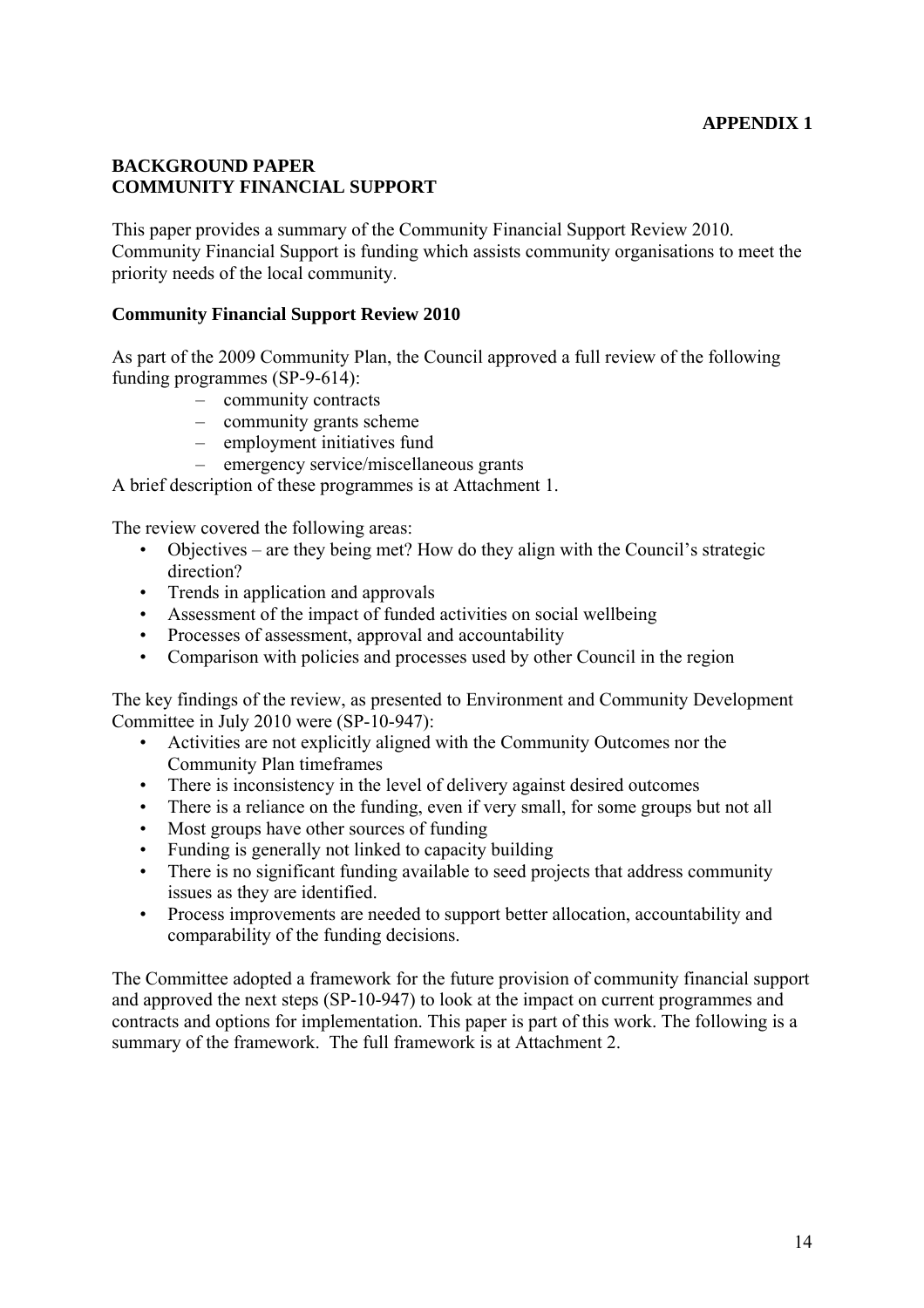The aim of the framework is to assist community organisations to meet the priority needs of the local community.

Key principles are:

- helps meet identified priority needs in the community
- helps achieve Community Outcomes through partnerships between the Council and community groups
- supports capacity building in the community
- enables the community to leverage resources from other sources

Allocation of funds will:

- support independence/interdependence of community organisations
- be provided in a responsive and timely way
- be provided in a transparent and consistent way and be seen as having a high level of integrity
- have accountability measures that are appropriate to the level of funding
- be reviewed regularly in line with the Community Outcomes and the Community Plan

In addition to the findings of the Review, the framework has guided the development of options and recommendations through assessing:

- Community issues and priorities from the Community Outcomes and Community Plan 2009 and subsequent Annual Plan
- How these could be best addressed and what is the role of Council, and
- The effectiveness of the current programmes in addressing the issues and priorities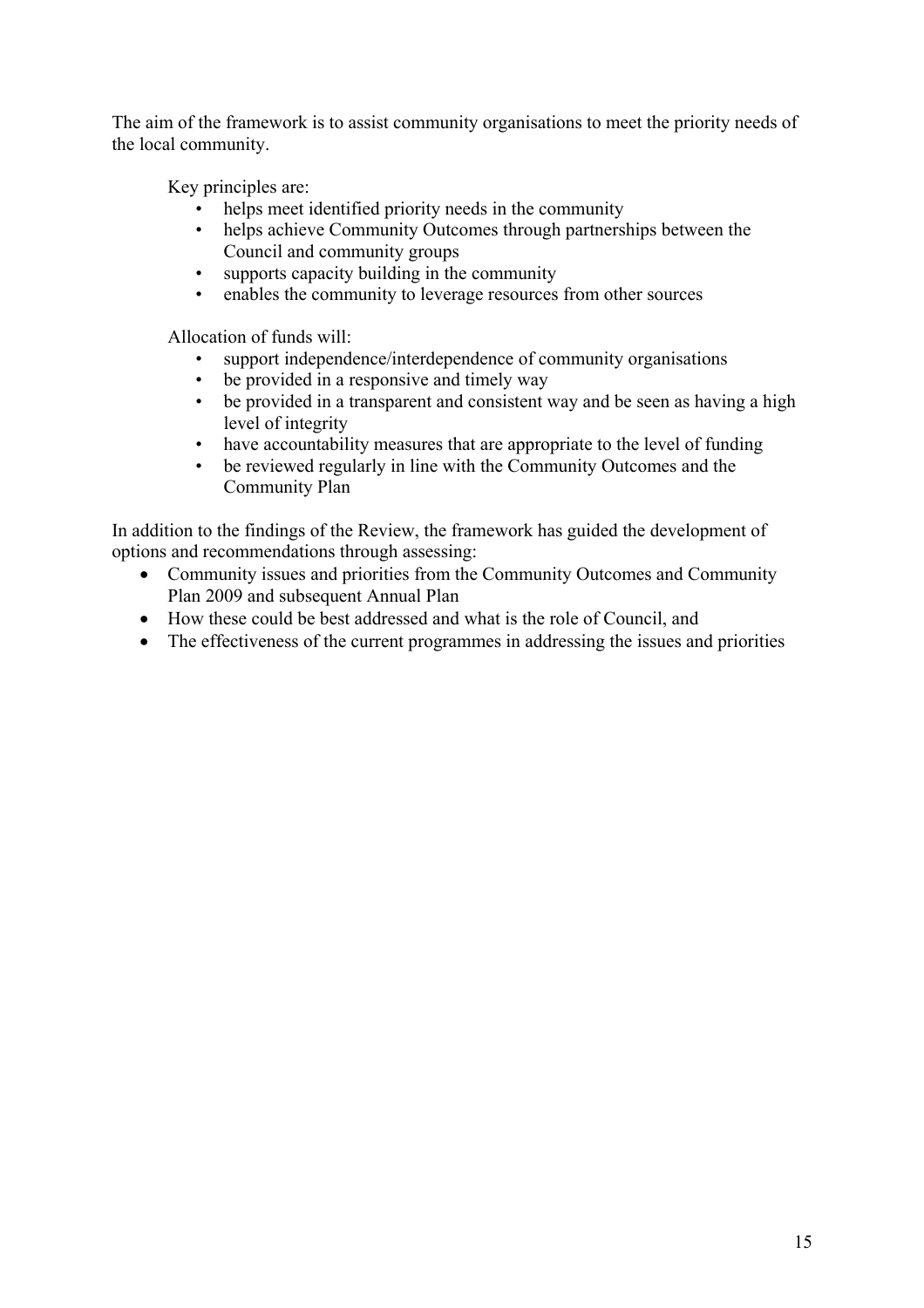### **DESCRIPTIONS OF CURRENT FUNDING PROGRAMMES**

#### **1. COMMUNITY CONTRACTS**

Community Contracts are a group of contracts with eleven community organisations to provide a range of services. These are a preferred group, with significant Council energy put into maintaining a working relationship. This includes regular meetings, reporting, and joint projects. Contractors are also key sources of community information.

Decisions to fund each organisation have largely been individual over time, with no overall strategy. Each contract has specific objectives relating to the organisation and the type of service they are delivering under the contract. These are jointly reviewed on an annual basis. Individual contract objectives are related back to the Community Outcomes mainly at a high level.

There are no specific eligibility criteria. The contract holders must report to the Council at six monthly intervals about their activities relating to the contract. The reporting for the six month period from January to June also requires annual financial statements.

As noted above, the decisions to establish contracts have been individual over time. Reasons for establishing contracts include:

- Service provision: some contract holders provide services which the Council may otherwise provide, such as the Citizens Advice Bureaux;
- Increasing services available in the District: the Kāpiti Coast misses out on some services, often due to the District's demographics. Repeatedly not meeting the funding criteria for services has a compounding effect on the level of service the District receives. Social agencies consistently report that Kāpiti residents seek help later than neighbouring areas and as a result present with more complex needs, across the sectors of health, education, justice and welfare;
- Historical: some essential services are traditionally resourced by councils such as beach safety and information provision;
- Proximity: the Council has identified service gaps, often due to the distance from the service provider and decided to provide funding to help fill these, such as emergency service provision;
- Strong community concern: the Council has responded to strong community feelings and/or a need to advocate for these concerns.

Table one lists the current contract holders.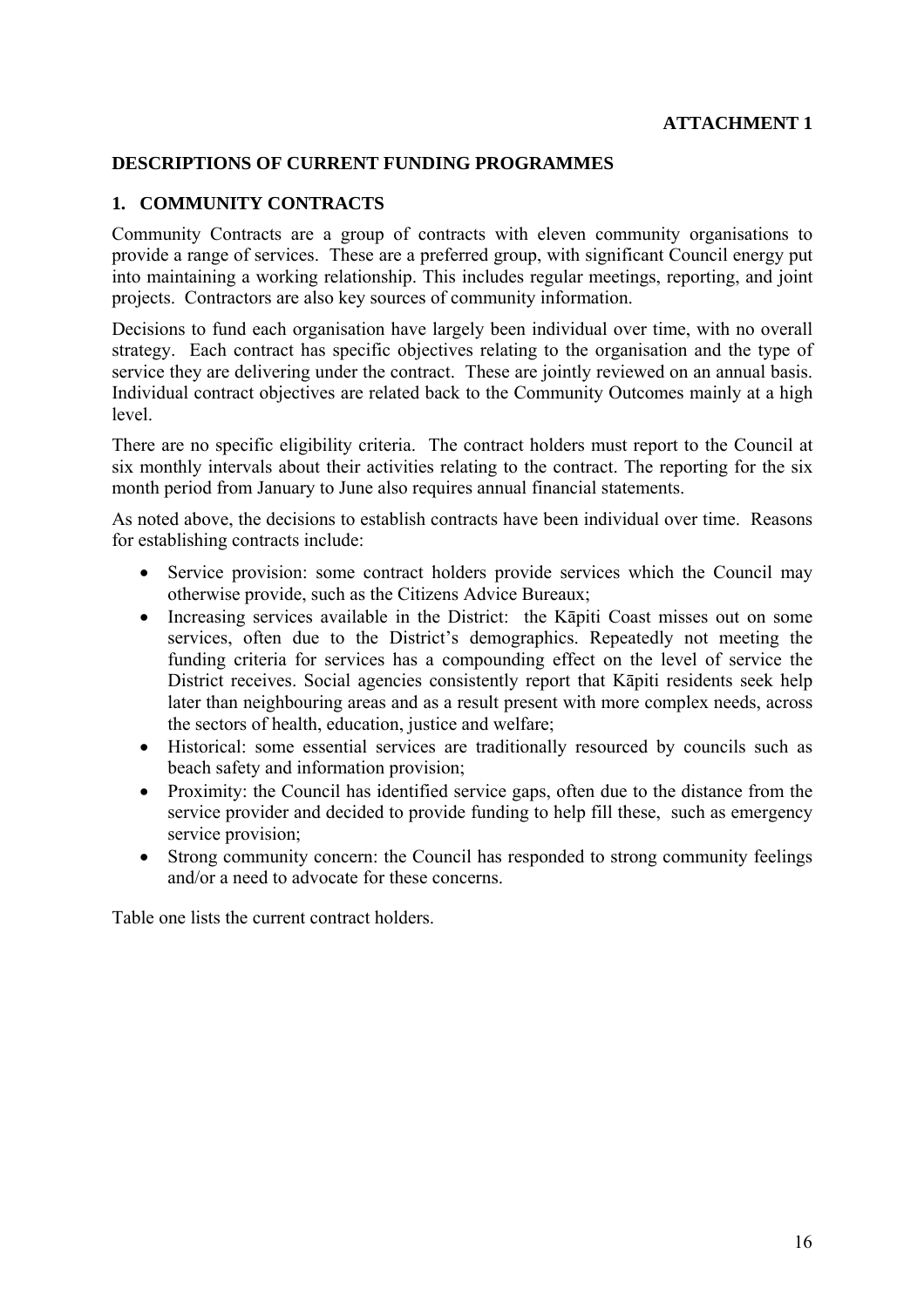| <b>External</b><br><b>Agency/Partner</b>                           | <b>Brief description of service</b>                                                                                                                                                                                                                   | <b>Comment</b>                                                                                                                                                   | <b>Funding</b><br>Contract* |
|--------------------------------------------------------------------|-------------------------------------------------------------------------------------------------------------------------------------------------------------------------------------------------------------------------------------------------------|------------------------------------------------------------------------------------------------------------------------------------------------------------------|-----------------------------|
| Citizens Advice<br>Bureau Kāpiti                                   | Information, advice, referral and advocacy<br>services based in Coastlands.                                                                                                                                                                           | Traditionally TLAs support<br>Bureau by providing<br>accommodation and/or<br>funding.                                                                            | \$10,800                    |
| Citizens Advice<br>Bureau Ōtaki                                    | Information, advice, referral and advocacy<br>services based in Otaki town centre.                                                                                                                                                                    | As above.                                                                                                                                                        | \$10,800                    |
| Disability<br>Information &<br><b>Equipment Centre</b><br>- Kāpiti | Information on disability, disability<br>equipment and disability support services.<br>Based in the Kāpiti Community Centre.                                                                                                                          | In acknowledgement of the<br>large older population and<br>resulting higher disability<br>levels in Kāpiti, funding<br>was increased in 2007.                    | \$27,000                    |
| Kāpiti<br>Community<br>Centre Inc                                  | A facility that provides rooms and spaces<br>for community meetings, networks and<br>activities - a focus for community initiated<br>activities.                                                                                                      | In recognition of the<br>increased strain on the<br>Centre, funding was<br>increased in 2007.<br>Traditionally, many TLAs<br>support Community<br>Centres.       | \$25,000                    |
| Kāpiti Emergency<br><b>Medical Service</b><br>Trust                | A Kāpiti based emergency medical service<br>- now a partner in the new pilot Urgent<br>Community Care service.                                                                                                                                        | Council has shown a<br>particular interest in<br>emergency services.                                                                                             | \$15,000                    |
| Kāpiti Health<br><b>Group Trust</b>                                | Advocacy for better health and disability<br>services and outcomes, information on<br>health and related issues. A key partner in<br>the Health Hub Project.                                                                                          | This funding decision was<br>in response to the failed<br>attempt to have the Regional<br>Hospital based in Kenepuru.                                            | \$11,000                    |
| Kāpiti Safer<br><b>Community Trust</b>                             | Promotion and coordination of crime<br>prevention initiatives in the District;<br>provision of support services for families<br>in need; truancy services to schools,<br>Strengthening Families. Delivers the<br>Crime Prevention Plan which includes | Around the country TLAs<br>have supported Safer<br><b>Community Councils</b><br>though some have<br>internalised their Crime<br>Prevention work.                 | \$74,800                    |
|                                                                    | support for Neighbourhood Support and<br>Community Patrols.                                                                                                                                                                                           | Council chose to continue to<br>outsource this work in 2008<br>when considering funding<br>from the Crime Prevention<br>Unit.                                    |                             |
| Sport Wellington                                                   | Promotion of sport and physical activity,<br>in the District and Region. Provides the<br>Sports House.                                                                                                                                                | Is directly funded by some<br>but not all councils in the<br>region. Works with all<br>councils in the region to<br>deliver recreation and<br>leisure programmes | \$55,000                    |
| Surf Life Saving<br>Otaki                                          | Professional life guard services over the<br>summer holidays on Ōtaki Beach.                                                                                                                                                                          | Traditionally TLAs support<br>beach safety – filling a gap<br>in Central government<br>funding.                                                                  | \$16,000                    |
| <b>Surf Life Saving</b><br>Wellington                              | Professional life guard services over the<br>summer holidays at Paekākāriki.                                                                                                                                                                          | <b>Traditionally TLAs support</b><br>beach safety – filling a gap<br>in Central government                                                                       | \$16,000                    |

# **Table 1: Description of Current Community Contracts**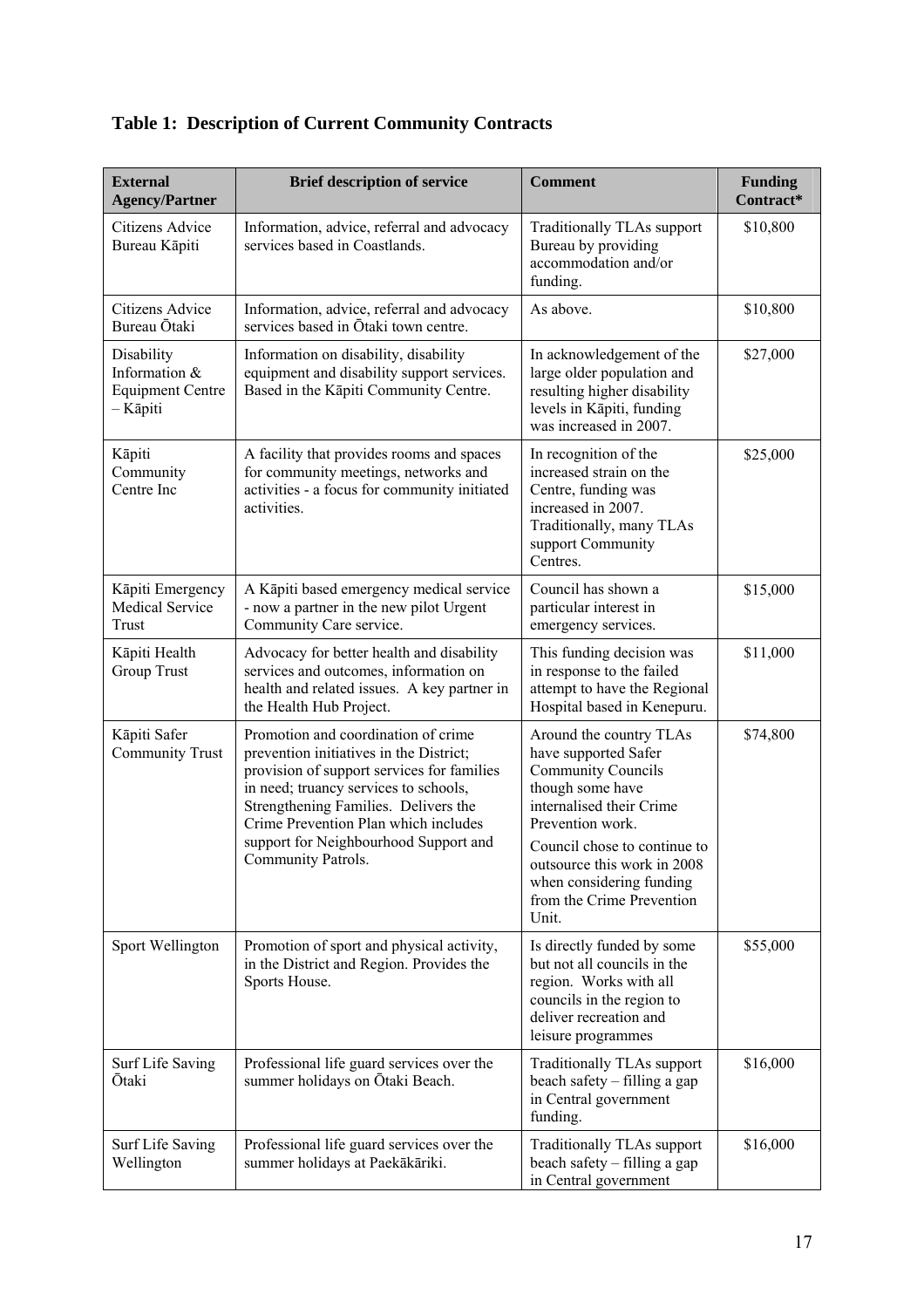|                                                                                             | funding.                                                                                                                                                                                                  |           |
|---------------------------------------------------------------------------------------------|-----------------------------------------------------------------------------------------------------------------------------------------------------------------------------------------------------------|-----------|
| Delivers programmes for youth within the<br>District: Project K and the Stars<br>Programme. | Compared to other TLAs,<br>Kāpiti makes a significant<br>contribution. The Trust has<br>delivered a proportionately<br>larger number of<br>programmes in Kāpiti<br>compared to the rest of the<br>region. | \$20,000  |
|                                                                                             |                                                                                                                                                                                                           | \$281,400 |
|                                                                                             |                                                                                                                                                                                                           |           |

\* Contracts from 1 July 2007, adjusted annually

# **2. COMMUNITY GRANTS SCHEME**

The Council makes \$25,000 per annum available to not-for-profit organisations through the Community Grants Scheme. Groups can apply for up to a maximum of \$1,000 and, if eligible, are able to reapply every year. Administration grants are limited to a maximum of \$500.

The Scheme is run in the same timeframe as the Employment Initiatives Fund. The Scheme is usually advertised in August, decisions made in October and funding made available generally by November.

The aim of the Scheme is to strengthen local communities by providing financial support to assist in the achievement of a social environment that ensures the Kāpiti Coast District is a good place to live for all sectors of the community especially families and children, young people and older people.

The Scheme is for community based social services activities which:

- improve the quality of life of the participants;
- encourage participants to define and achieve their own outcomes;
- encourage greater participation in the community;
- encourage co-operation and collaboration between community organisations;
- have wide community involvement.

The scheme is for not-for-profit organisations that provide local, community based services in response to identified needs.

All applicants must provide evidence of a sound management structure, including good financial management, and appropriate community representation.

Eligible purposes include:

- training needs of workers
- equipment which is necessary to achieve the outcomes of the programme
- skill development of programme participants
- publicity or educational material directly related to the aims of the programme
- transport services where some disability (social or physical) is involved
- transport to events where some disability (social or physical) is involved
- seeding grants
- administration costs (up to \$500)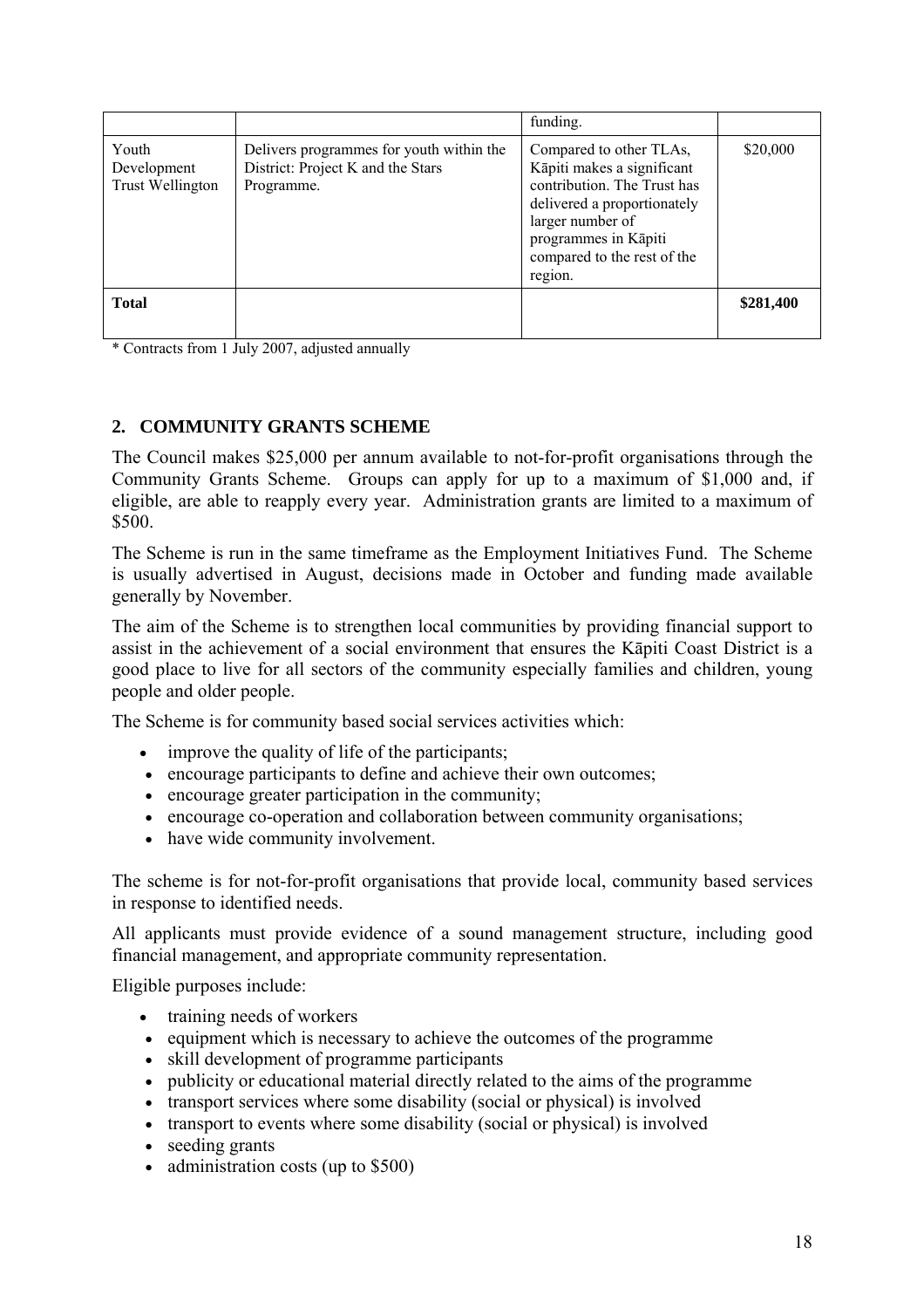- new programmes, projects or events
- improvement or expansions to existing programmes

The Community Grants Scheme Allocation Sub-Committee has the task of distributing funds. The Sub-Committee is elected every triennium and currently is made up of three Councillors, a Te Whakaminenga o Kāpiti representative and two community representatives. The Sub-Committee sets the eligibility criteria.

The funds are generally distributed one of two ways.

- Option 1: To generally give every eligible applicant some money.
- Option 2: To make decisions based factors such as the type of group that the applicant services, or on the types of projects that they would like to support. Once that decision is made, applicants are given the full amount requested.

Over the past six years the Sub-Committee has distributed funds using option

# **3. EMPLOYMENT INITIATIVES FUND**

The Council makes \$20,000 per annum available to support projects to improve employment opportunities for local people, especially those considered to be disadvantaged in seeking work. The Fund is run in conjunction with the Community Grants Scheme. It is usually advertised in August, decisions made in October and funding made available generally by November.

The fund is allocated to projects which:

- improve the employment opportunities of people in Kāpiti Coast;
- target training towards employment covering work readiness, personal work habits, skill acquisition and development, and work experience which enhances employability;
- target those groups who are considered at the time to be disadvantaged in seeking work e.g. youth, women returning to the work force, long term unemployed;
- work in partnership with central government funding;
- preferably provide a community benefit such as work on community facilities.

The fund is available to groups which:

- have clear goals and objectives with measurable employment related targets;
- have a primary purpose of increasing the employment opportunities of the trainees;
- have a history of successful placement of trainees in employment or higher level training;
- are recognised as a quality provider as evidenced by recognition from the NZ Qualifications Authority and/or are supported by other agencies such as Department of Conservation, NZ Employment Service, Community Funding Agency;
- are considered to be financially viable and well managed as illustrated by the business plan, budgets, annual report and audited statement of accounts.

The Employment Initiatives Fund Sub-Committee has the task of distributing funds. The Sub-Committee is appointed at the beginning of the triennium and is currently made up of five councillors. Like the Community Grants Scheme there are generally two allocation options:

• Option 1: To give every eligible applicant some money.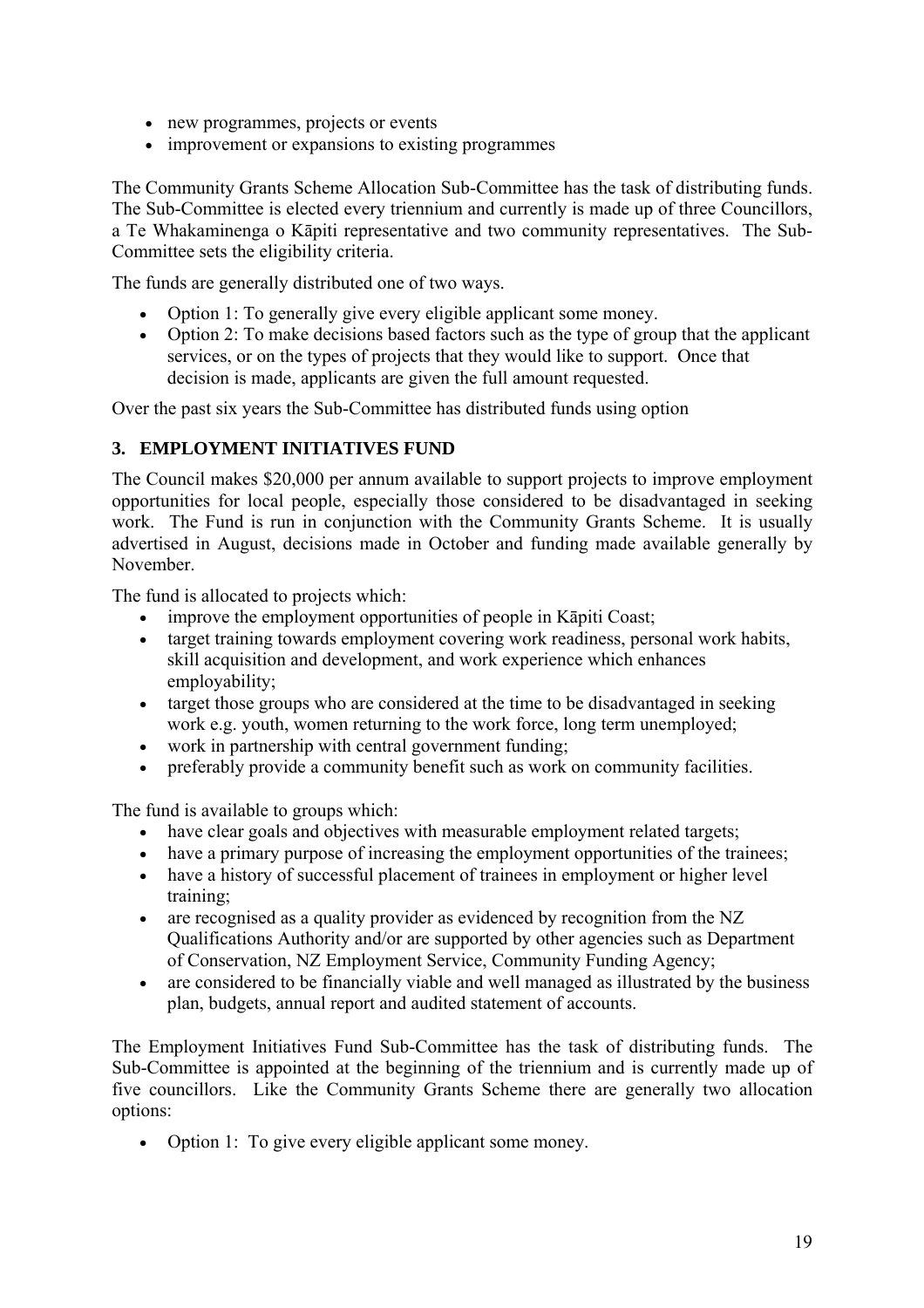• Option 2: To make a decision based on the type of group that the applicant services, or on the types of projects that they would like to support. Once that decision is made, applicants are given the full amount requested.

Over the past six years the Sub-Committee has distributed funds using both option one and two.

# **4. EMERGENCY SERVICES GRANTS**

There are three annual grants which are not community contracts. These organisations receive funding annually but currently have no contract and do not report on activities.

- Wellington Free Ambulance \$6000
- Life Flights Trust \$6000
- St Johns  $\bar{O}$ taki  $$3000$

These grants were set up over ten years ago, initially for the first two organisations as a result of withdrawal of funding by Greater Wellington. A grant was extended to St Johns Ōtaki in recognition of the different coverage area.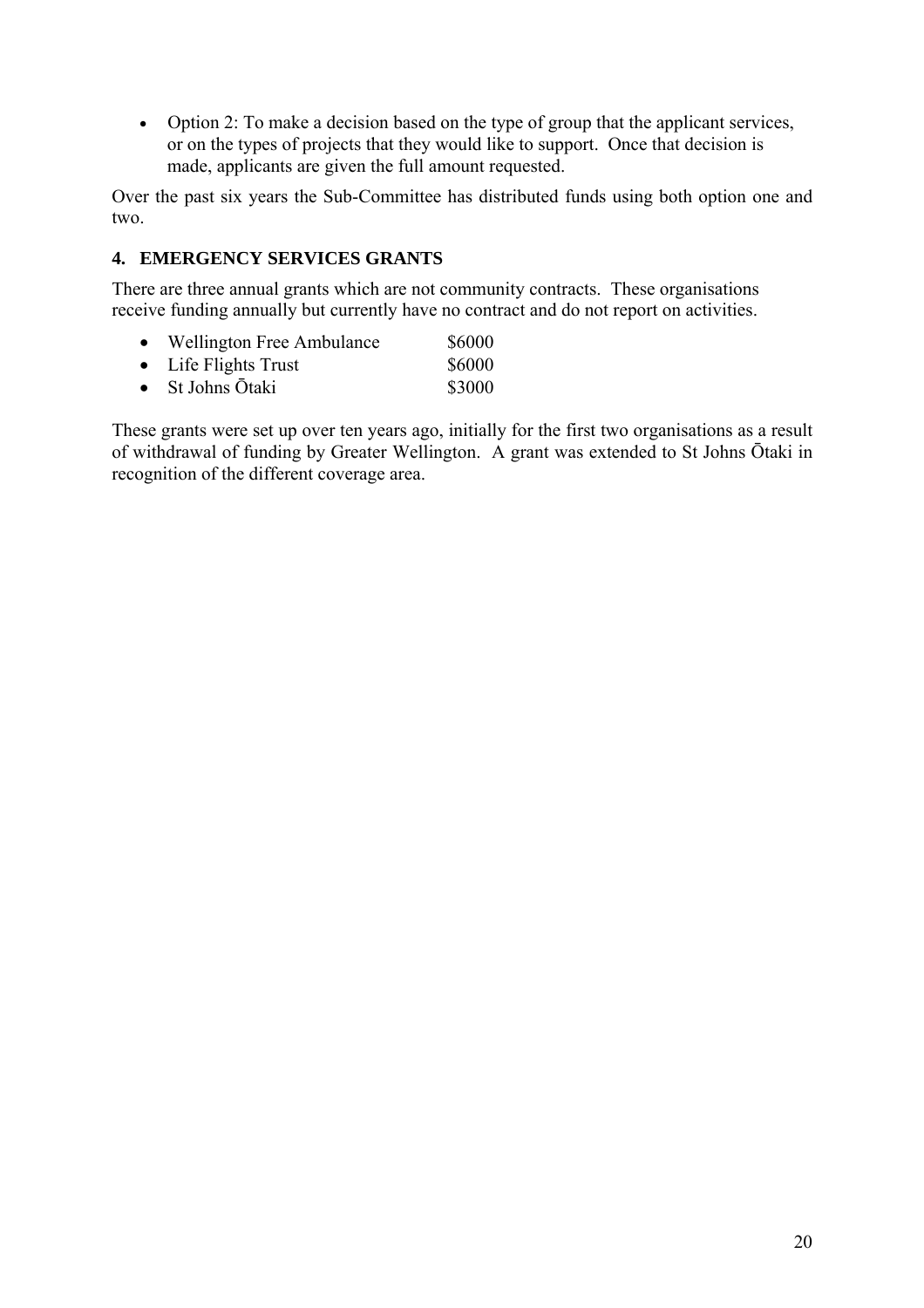# **ATTACHMENT 2**

#### **FRAMEWORK FOR COMMUNITY FINANCIAL SUPPORT**

#### **PART A: AIMS AND PRINCIPLES**

The **aim** of community financial support is to assist community organisations to meet the priority needs of the local community.

The **key principles** for community financial support are that it:

- helps meet identified priority needs in the community
- helps achieve Community Outcomes through partnerships between the Council and community groups
- supports capacity building in the community
- enables the community to leverage resources from other sources

In allocating financial support the Council will ensure that it:

- supports independence/interdependence of community organisations
- is provided in a responsive and timely way
- is provided in a transparent and consistent way and is seen as having a high level of integrity
- has accountability measures that are appropriate to the level of funding
- is reviewed regularly in line with the Community Outcomes and the Community Plan.

#### **PART B: ASSESSMENT PROCESS**

A need is identified or Council is approached for support. Sources for this include:

- 1. through Community/Annual Plan development and submissions
- 2. in research/consultation for example Local Services Mapping, Older Persons' Forums, Youth Survey
- 3. raised by public, elected members, community groups, government agencies

The Council will undertake an assessment process examining two key areas:

#### **1. Verification of need and priority**

The assessment will look at:

- evidence of need and level of community support
- alignment with Community Outcomes and Community Plan

#### **2. How the need can be addressed and resourced**

The assessment will look at:

- existing activity/services in this area locally and regionally
- relationship to current central government policy/role
- relationship to current council policy/role including what other councils do

Outcomes from the assessment will determine Council's role in addressing the need. Options for that role can be one or more of the following:

- Direct financial support
- In kind support such as subsidised rental
- Advocacy, advice and facilitation

The assessment will help determine that type of financial support Council, which could range from:

- Direct service provision
- Direct funding to an organisation to provide a service, where there is only one provider
- A contestable process to provide a service where there is more than one potential provider
- Direct funding to an organisation to seed fund a project, where an appropriate organisation has been identified